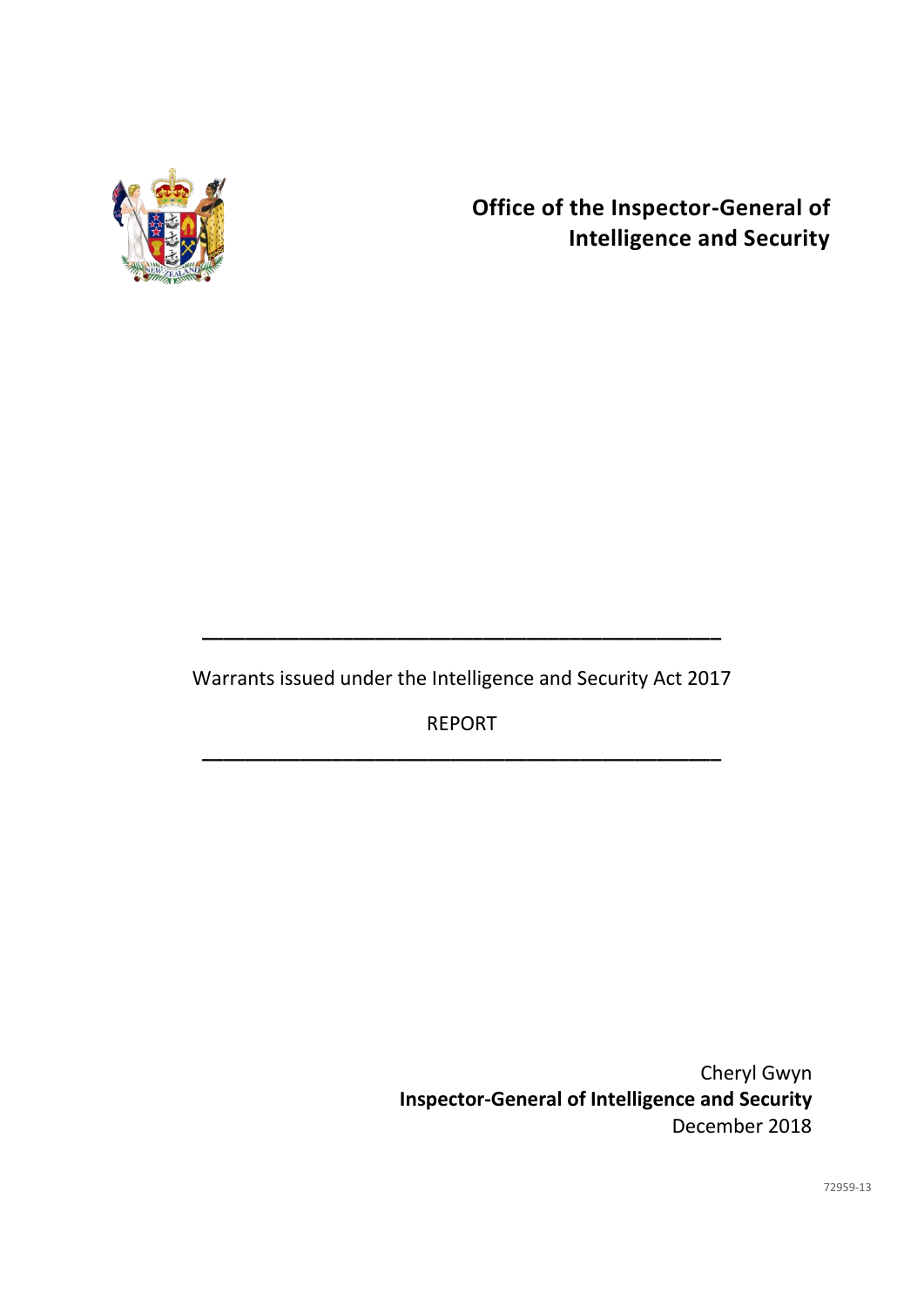# **CONTENTS**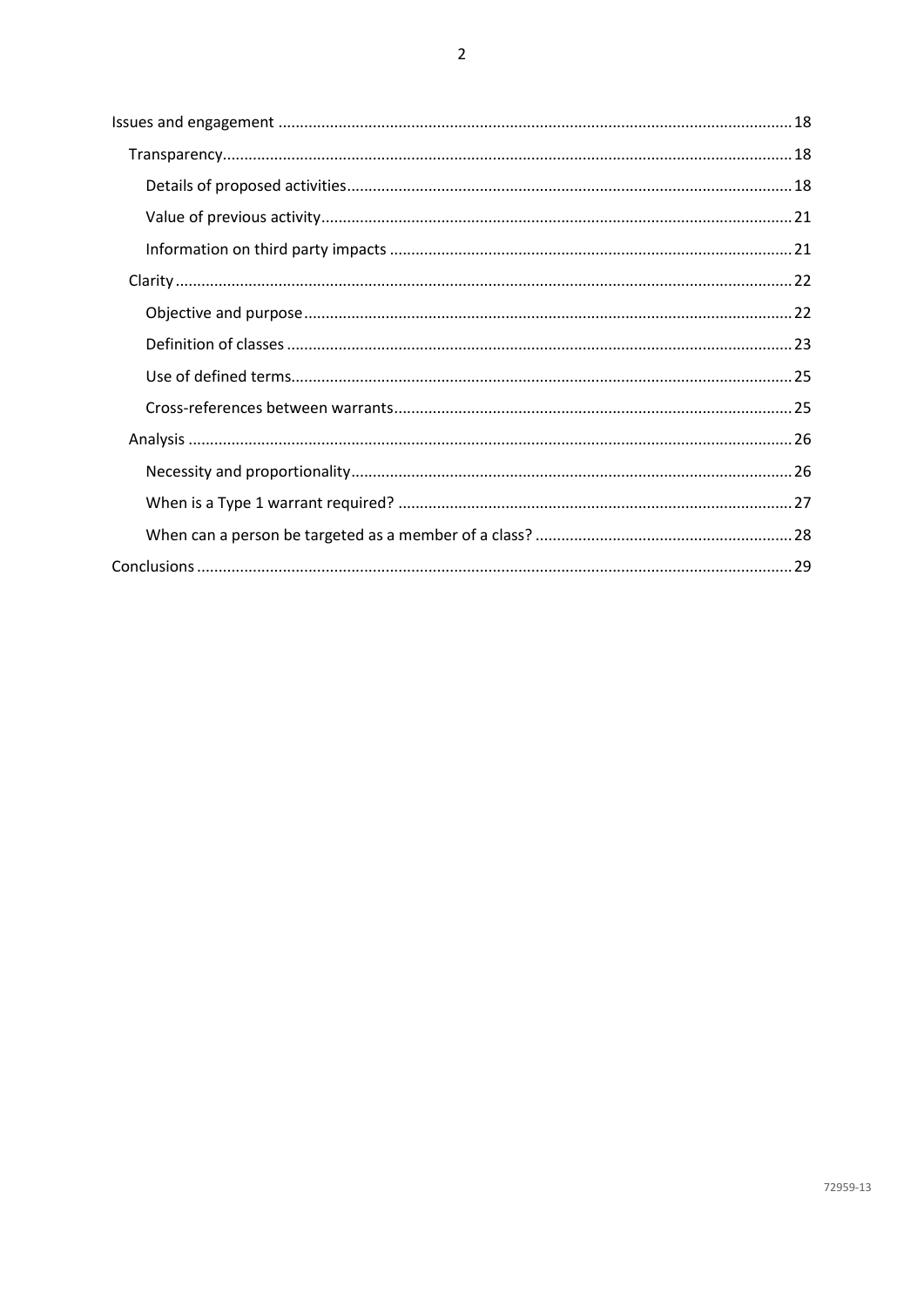#### <span id="page-3-0"></span>**PURPOSE AND SCOPE**

- 1. This report has been prepared to inform the public on how warrants have been sought and issued by New Zealand's intelligence agencies in the first months under the Intelligence and Security Act 2017 (ISA). It sets out my interpretation of the new warrant provisions of the ISA and my expectations of the Government Communications Security Bureau (GCSB) and the New Zealand Security Intelligence Service (NZSIS) (the agencies) when they prepare warrant applications. It discusses questions and issues about interpretation and compliance that have arisen in my review of NZSIS and GCSB warrants to date.
- 2. I undertook to produce this report as part of my 2018-19 work programme. Reviewing warrants issued to the agencies is a fundamental oversight task for my office. An oversight body also has a role in explaining the law under which the intelligence agencies operate, to enhance public understanding.<sup>1</sup>
- 3. The report covers a period of nine months, from when the ISA took effect on 28 September 2017, until 30 June 2018. Where necessary I note some more recent developments.

## <span id="page-3-1"></span>**CONTEXT**

**.** 

## <span id="page-3-2"></span>**New legislation: new warrant regime**

- <span id="page-3-3"></span>4. The ISA was enacted following the report of the first statutory review of the agencies, by Hon Dr Michael Cullen and Dame Patsy Reddy (the "Independent Review").<sup>2</sup> The review recommended the creation of a single Act to govern both agencies and their oversight. The ISA is that Act. It replaced separate Acts governing the GCSB and the NZSIS, and Acts that established my office and the Intelligence and Security Committee of Parliament.<sup>3</sup> A dominant theme from the Independent Review was the need to achieve clarity about the law governing the agencies' powers.
- 5. In bringing the NZSIS and the GCSB under a single Act, the reform created a single warrant regime for both agencies. This replaced the separate and different warrant requirements that applied under the earlier, separate Acts.
- 6. Updating and improving the warrant provisions was a fundamental premise of the new Act. The NZSIS Act dated from 1969 and despite amendments did not fully reflect the range of activities the Service is now expected to undertake. Nor did it enable the NZSIS to seek warrants against classes of people or places, creating difficulties for operations such as those

<sup>1</sup> Oversight bodies in other jurisdictions also sometimes publish their expectations of what warrants and warrant applications should look like in order to comply with relevant legislation. For example, the UK Investigatory Powers Commissioner's Office (IPCO), which has a role in both authorising and reviewing warrants, has issued an Advisory Notice on the expected approach of judicial commissioners to the approval of warrants and other authorisations: IPCO Advisory Notice 1/2018, 8 March 2018, issued pursuant to s 232(2) Investigatory Powers Act 2016 (UK). For another example see *Privacy and Security: A modern and transparent legal framework*, UK Intelligence and Security Committee of Parliament 2015.

<sup>&</sup>lt;sup>2</sup> Hon Sir Michael Cullen and Dame Patsy Reddy Intelligence and Security in a Free Society – Report of the First *Independent Review of Intelligence and Security in New Zealand (29 February 2016) (the "Independent Review").* 

<sup>3</sup> Respectively: the Government Communications Security Bureau Act 2003; the New Zealand Security Intelligence Service Act 1969; the Inspector-General of Intelligence and Security Act 1996; and the Intelligence and Security Committee Act 1996.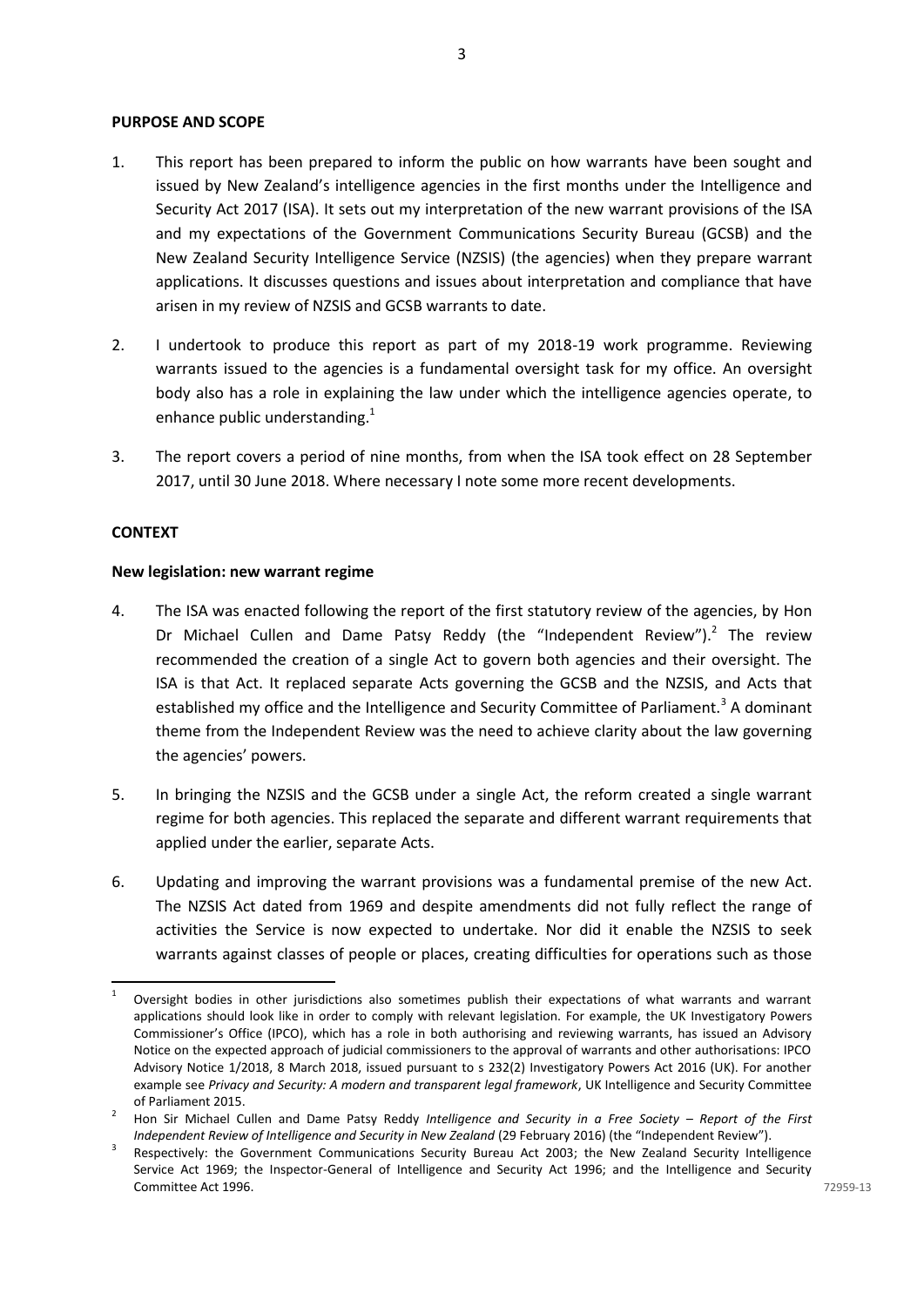against foreign delegations that include undeclared intelligence officers.<sup>4</sup> The Bureau was generally prohibited from targeting the private communications of New Zealanders for interception.<sup>5</sup> The reviewers recommended this restriction be removed. Instead, New Zealanders could be targeted where necessary for national security, subject to a warrant issued by both the responsible minister and a judicial commissioner.<sup>6</sup>

7. The Government stressed its intention with the new legislation to improve transparency and oversight arrangements, to give the public greater confidence that the agencies are acting lawfully and appropriately.<sup>7</sup> It applied the phrase "triple lock" to the proposal that warrants against New Zealanders would require the approval of both the responsible Minister and a judicial commissioner, then be subject to review and audit by the Inspector-General.<sup>8</sup> The Minister introducing the Bill stressed the "high bar" it set for all warrants, requiring them to be proportionate and necessary.<sup>9</sup>

## <span id="page-4-0"></span>**Implementing the new Act**

- 8. The report of the Independent Review was presented to the Government in February 2016. The New Zealand Intelligence and Security Bill 2016 was introduced to Parliament in August 2016 and enacted in March 2017. Some provisions took effect on 1 April 2017 but the majority of the Act, including the warrant regime, entered into force in September 2017.<sup>10</sup>
- 9. Both the GCSB and the NZSIS had internal policies and procedures guiding their compliance with the Acts that preceded the ISA. These had to be updated or replaced to conform with the new Act. The timing of the legislative process meant this work could not progress with full certainty of the content of the new law until it was enacted in March 2017. Much of the preparation for implementing the ISA therefore had to happen in the six months between March and September 2017. Considerable work remained to be done after enactment. The agencies, and particularly their legal and policy staff, were under significant pressure. This was a material factor underlying the issues identified in this report.<sup>11</sup>
- 10. The development of legal interpretation of the ISA and related policy and procedure is still under way in both agencies. My office's interpretation of the Act also continues to evolve. This is a normal process: statutory interpretation and implementation develop over many years. Ordinarily the courts have a central role in interpreting the law. In the intelligence and security

**<sup>.</sup>** 4 The Independent Review, above n [2,](#page-3-3) at 97.

<sup>5</sup> Section 14 of the GCSB Act 2003 prohibited the Bureau from doing anything for the purpose of intercepting the private communications of a New Zealand citizen or permanent resident, unless and to the extent that the person came within the Act's definition of a foreign person or organisation – ie was an agent of a foreign power.

<sup>6</sup> At 99–103.

<sup>7</sup> New Zealand Intelligence and Security Bill 2016 (158—1) (explanatory note) at 1.

<sup>8</sup> Cabinet Paper Two: Warranting and Authorisation Framework (Intelligence and Security in a Free Society: Report of the first independent Review of Intelligence and Security in New Zealand) at [13], [94] and [95].

<sup>9</sup> Hon Christopher Finlayson, New Zealand Intelligence and Security Bill 2016 (First Reading) (18 August 2016) 716 NZPD 2680.

 $10$  ISA, s 2.

<sup>&</sup>lt;sup>11</sup> The ISA contained a savings provision for warrants that had been issued under the Acts preceding it. This meant the agencies did not have to apply immediately for new warrants under the ISA to replace all those they were working under at the time the ISA took effect.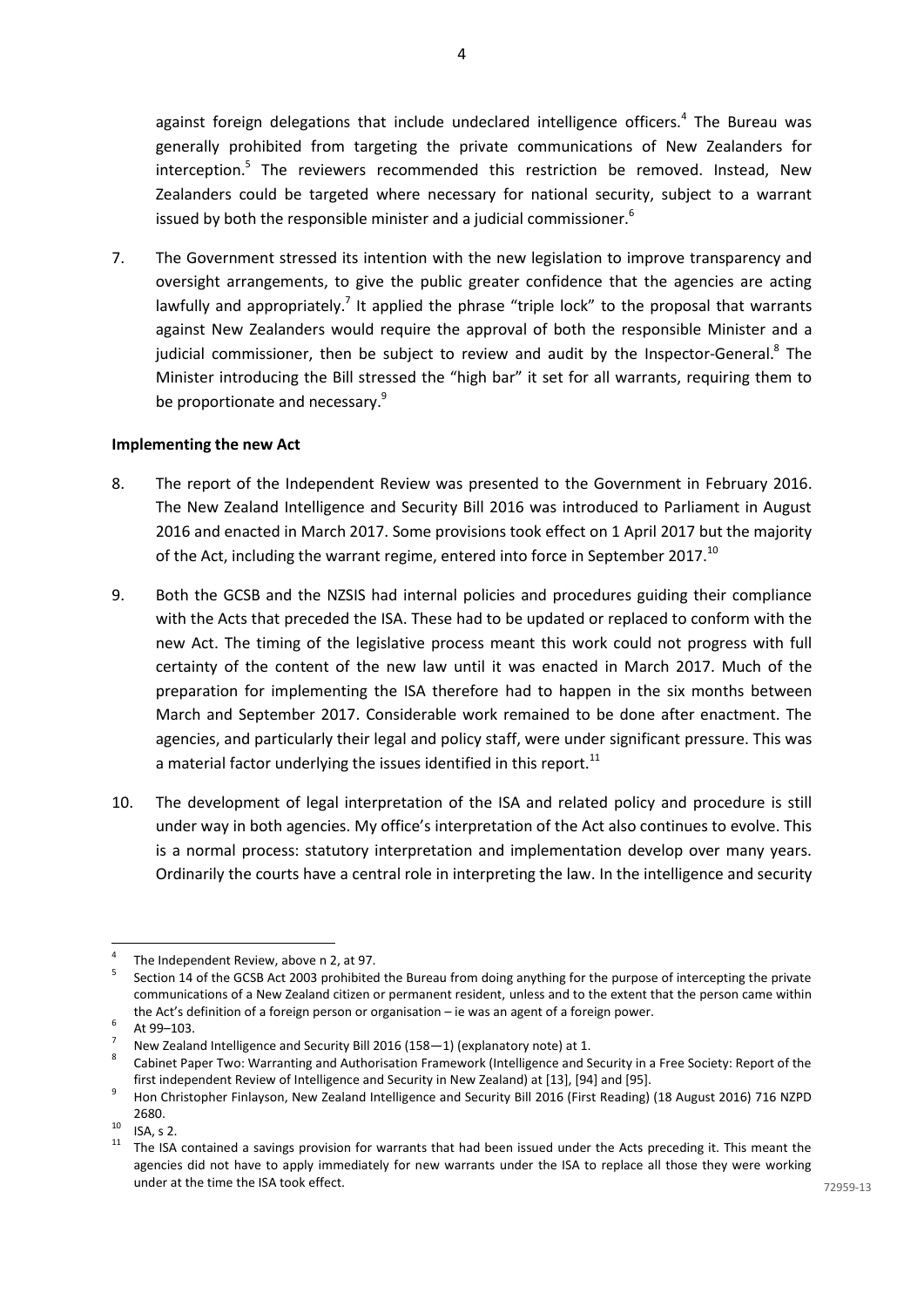## <span id="page-5-0"></span>**IGIS role**

- 11. My office, with my direct involvement, reviews every warrant issued to the GCSB and the NZSIS, after it is issued.<sup>14</sup>
- 12. The ISA clarified that the Inspector-General's role is to conduct "substantive review" of warrants.<sup>15</sup> This did not change IGIS practice, but confirmed that the IGIS review is not limited to considering whether an agency followed proper procedure. The review function envisages a "comprehensive look behind the face of the warrant." It includes assessing, objectively, the adequacy of the case put forward for a warrant. The review focus is on what the agencies have done, or should have done, not on the decision of the warrant issuers to grant the authorisation.<sup>16</sup>
- 13. Reviewing a warrant begins with careful scrutiny of the warrant application and the warrant itself. The application is typically a document of around 20-25 pages (sometimes less) that sets out the agency's reasons for seeking the warrant (the 'intelligence case'), its proposed activities and its argument as to why it thinks the statutory requirements for a warrant are met. The warrant, which is also drafted by the agency, is a much briefer document of around three-six pages that states (in essence) what the agency is authorised to do, for what purpose, against what targets.<sup>17</sup> The meaning and scope of the warrant is determined by reading the application and warrant together.
- 14. My staff and I consider how well we think the agency has made the case for the warrant and defined its scope and terms. Where necessary to verify or clarify matters addressed in the application we use my office's statutory right of access to agency records to find or request additional information. We collectively discuss any issues we identify with a warrant, then refer any questions, concerns or comments to the relevant agency, typically in writing. The agency will usually write in reply, but we also meet regularly with each agency's legal team, and other agency staff as required, to discuss the matters we have raised. Warrant reviews can raise difficult questions of law, policy and proper conduct that result in lengthy exchanges.
- 15. Because I review the work of the agencies, not the decision of the warrant issuers, a critical review of a warrant by my office does not invalidate it. If I identify any "irregularity" in the issue of a warrant, or in the way an agency has carried out an activity authorised by a warrant,

The agencies may seek advice from the Crown Law Office, which is the office of the Solicitor-General, as might the Minister if necessary.

<sup>&</sup>lt;sup>13</sup> A Commissioner must be a former Judge of the High Court: ISA, s 113.<br><sup>14</sup> One of the functions of the Inspector General under the ISA is to send

One of the functions of the Inspector-General under the ISA is to conduct a review in relation to either or both of (i) the issue of an authorisation (ii) the carrying out of an authorised activity: s 158(1)(i).

<sup>&</sup>lt;sup>15</sup> New Zealand Intelligence and Security Bill 2016 (158-1) (explanatory note) at 3.

<sup>16</sup> Cabinet Paper Three: Oversight and Transparency (Intelligence and Security in a Free Society: Report of the first independent Review of Intelligence and Security in New Zealand) at [3.3] and [19].

 $17$  The precise requirements for what must be stated in a warrant are set out in s 66 of the ISA.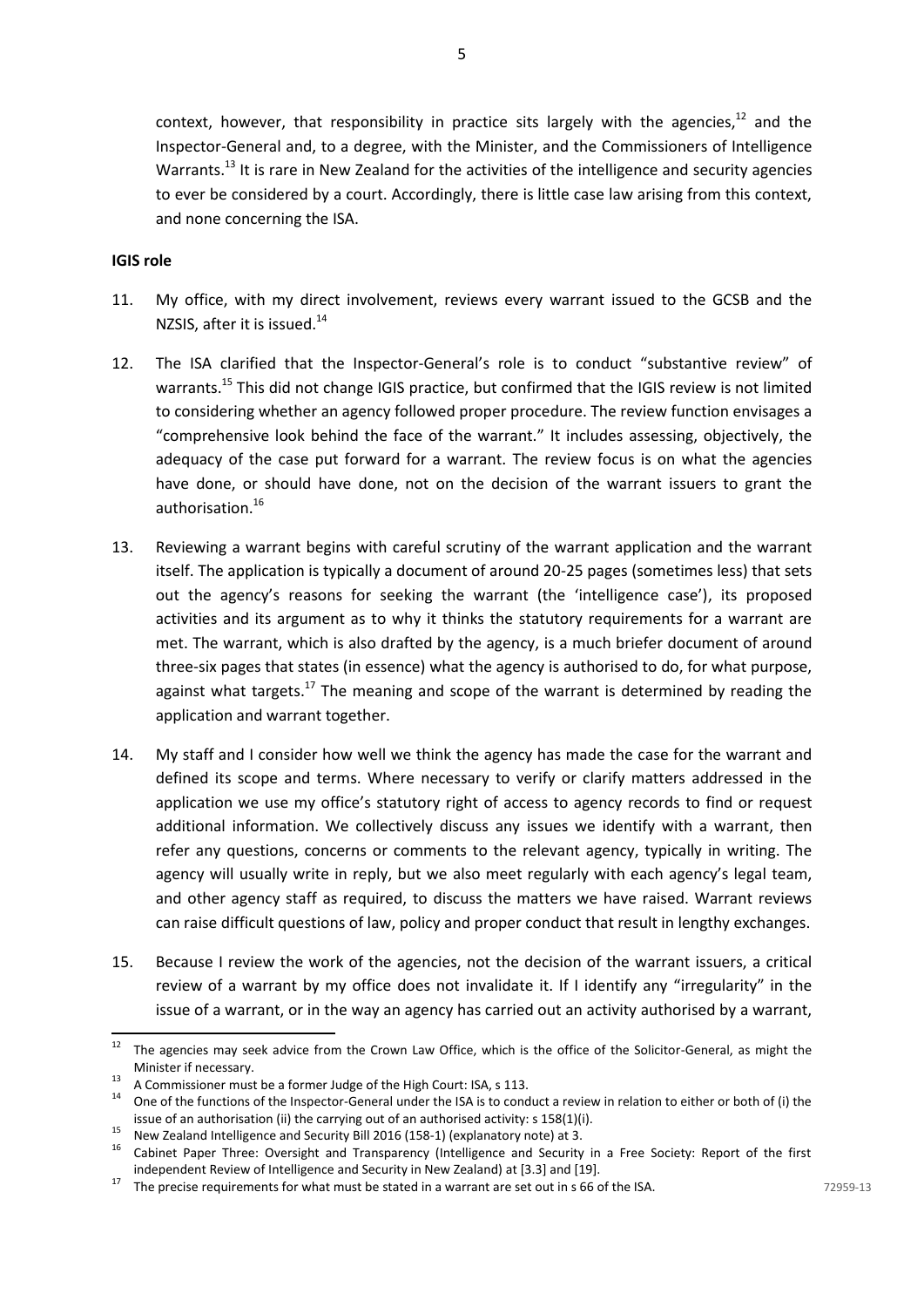I may report that to the Minister responsible for the relevant agency and (depending on the type of warrant) the Chief Commissioner of Intelligence Warrants. In doing so I can make a non-binding recommendation that any specified information obtained irregularly be destroyed.<sup>18</sup>

- 16. My statutory review function has to be carried out after the warrant has issued. This creates an inherent tension in the process if I am critical of a warrant application, or warrant itself, once it has been issued by the Minister, or by the Minister and Commissioner. That is simply an unavoidable consequence of my independent scrutiny of the agencies' role at that point in the warranting process. In the period covered by this report I did not hold any warrant or warranted activity to be irregular: my focus was on identifying major issues of interpretation with the agencies and clarifying our respective positions. I did however communicate to the Minister and Chief Commissioner the major issues covered in this report.
- 17. In effect the warrant review process is a dialogue between my office and the agencies about what constitutes a lawful and proper approach by them to the drafting of warrant applications and warrants. Over time it has resulted in a number of changes by the agencies to their practices. The agencies do not accept every criticism from my office, however, and defend their approach where they consider it justified, as is their right. At any one time there are generally a number of matters of debate on the table between us. This report is essentially a summary of the dialogue regarding the warrants issued during the first nine months of the ISA.
- 18. Warrant reviews routinely give rise to issues of legal interpretation and it is important we have a common understanding of what the legal standards are. I am not a legal adviser to the agencies, which have their own in-house counsel, as well as resort to advice from the Solicitor-General who ultimately determines the Crown's view of the law. I must however arrive at considered positions on points of law relating to the agencies, given my jurisdiction to determine what it is lawful or unlawful for them to do. When I reach a considered view on an important legal point arising from warrant reviews, I advise the relevant agency (or both of them). If an agency has a different view I engage with it. If I am not persuaded that the agency is correct, or it has not provided an adequate rationale for its position, I expect the agency to treat my view as presumptively authoritative unless or until it has contrary advice from the Solicitor-General.<sup>19</sup> My job is not just to express an opinion on what is lawful, but to "ensure that  $[the]$  agencies act with propriety and operate lawfully."<sup>20</sup> If an agency takes or persists with an approach that I consider unlawful or improper, I may hold that a warrant, or activity under a warrant, is irregular. I can also publish my views on warrant issues in my annual report, or in a report such as this.

<sup>18</sup> <sup>18</sup> ISA, s 163.

 $19$  As an independent statutory officer I am entitled to maintain a different legal view from the Solicitor-General. On any prospective disagreement, however, I would always seek to engage with the Solicitor-General to see if the difference could be resolved.

 $20$  ISA, s 156(1).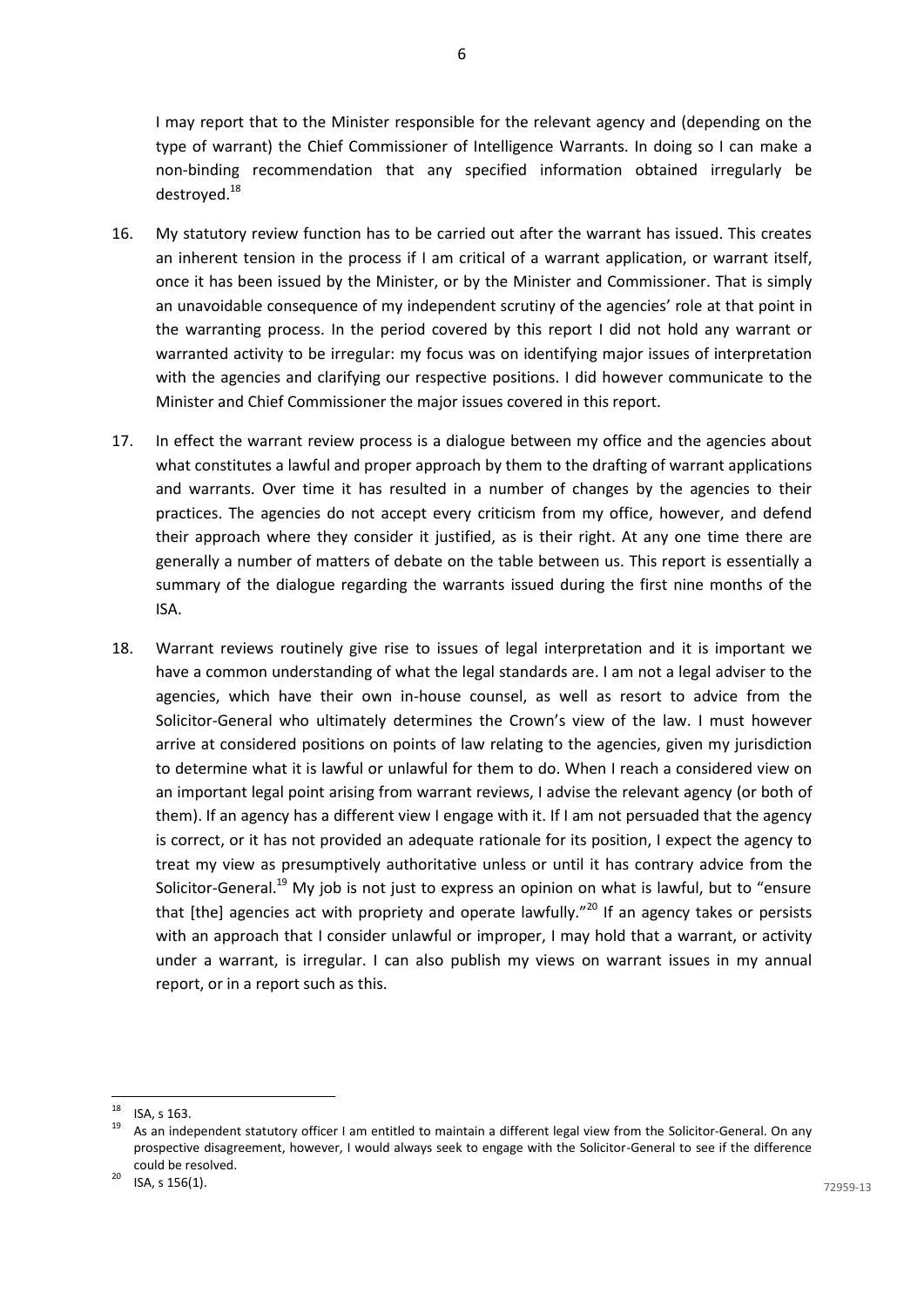#### <span id="page-7-0"></span>**THE WARRANT PROVISIONS OF THE ISA<sup>21</sup>**

19. The ISA provides for intelligence warrants, practice warrants and removal warrants. Most warrants issued to the agencies are intelligence warrants. Practice warrants authorise testing or training activities.<sup>22</sup> A removal warrant authorises the removal of any device or equipment that an agency has installed in a place or thing in accordance with an intelligence warrant, after the intelligence warrant has expired. $^{23}$  This report is concerned primarily with intelligence warrants.

#### <span id="page-7-1"></span>**Warrantable activities**

- 20. An intelligence warrant authorises the agency to carry out activities that would ordinarily be unlawful. Without a warrant such activities might be criminal offences (eg interception of private communications), civil wrongs (eg trespass), activity contrary to a statute, or inconsistent with the New Zealand Bill of Rights Act 1990 (eg unreasonable search or seizure).
- 21. In simplified terms the activities that may be authorised are: $^{24}$ 
	- surveillance of persons, places and things
	- **•** interception of private communications
	- searching of places and things
	- seizure of communications, information and things
	- requesting a foreign government or entity to carry out an activity that would be unlawful for the New Zealand agency
	- action to protect a covert collection capability
	- human intelligence activity.
- 22. Additionally the Bureau can be authorised by an intelligence warrant to do "any other act that is necessary or desirable to protect the security and integrity of communications and information infrastructures of importance to the Government," without seeking the consent of any person.<sup>25</sup> This is primarily relevant to the GCSB's cyber security role rather than its intelligence-gathering role.

## <span id="page-7-2"></span>**'Targets': individuals and classes**

23. A warrant can authorise activities against a named person or persons, or against a defined class of persons. The same applies to places, things and communications, which can be

 $21$  This section summarises key elements of the warranting regime established by the Act. It is designed to provide basic context for the matters addressed in this report and is not an exhaustive account of all provisions relating to warrants.

 $22$  ISA, s 88.

 $23$  ISA, s 85.

 $24$  ISA, s 67.

 $25$  ISA, s 67(2).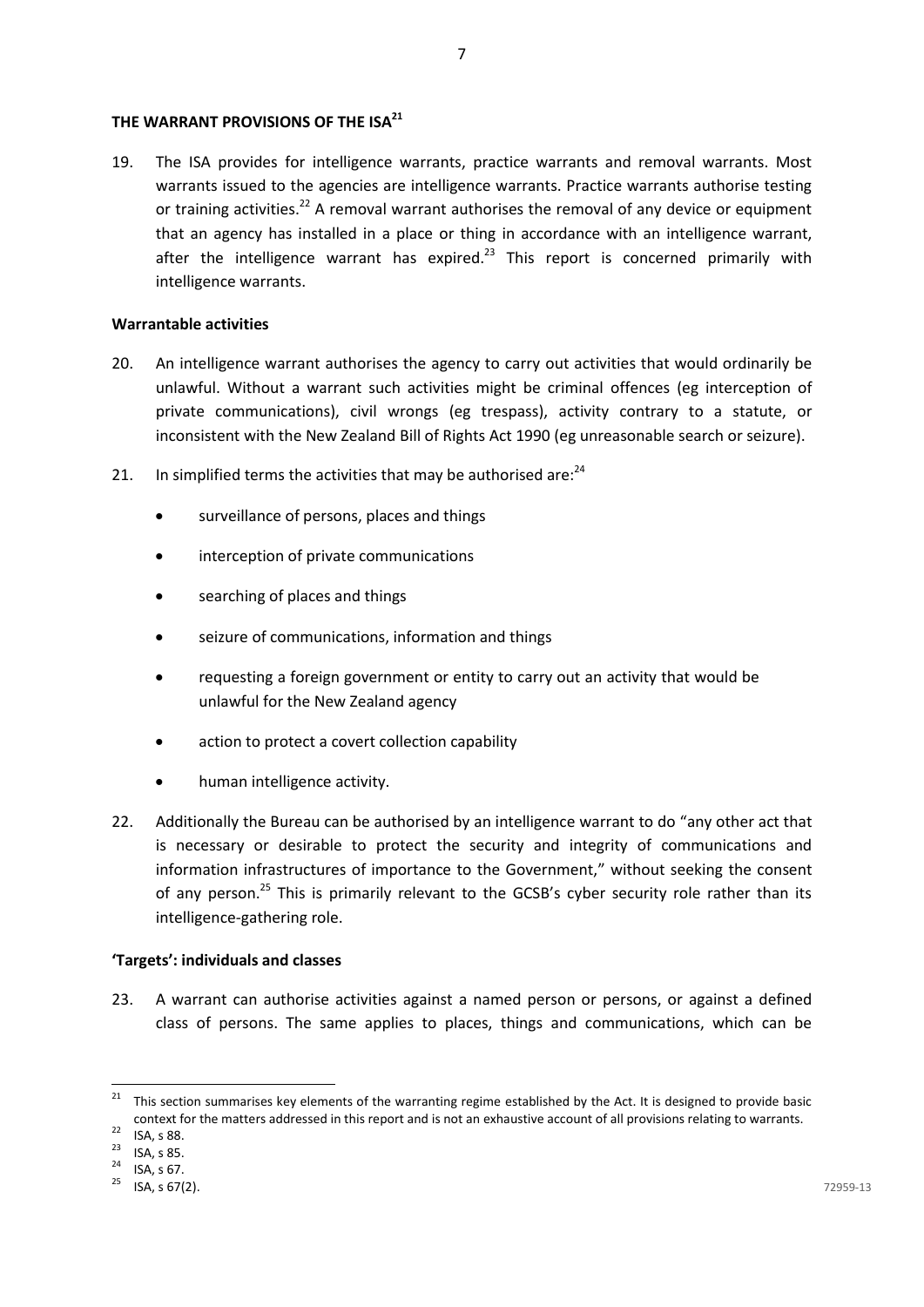specified individually (eg searching a particular place) or as classes (eg searching any place owned, used or occupied by a targeted person).

- 24. The scope for a warrant targeting a class of people is new to the NZSIS under the ISA, but not to the GCSB: the NZSIS Act 1969 did not provide for a warrant against a class, but the GCSB Act 2003 enabled the Bureau to get interception warrants against classes of persons or places, and access authorisations against classes of information infrastructures.<sup>26</sup>
- 25. The proper approach to defining a target class arose as an issue in early warrants under the ISA. This is discussed later.

## <span id="page-8-0"></span>**Agency powers**

- 26. The Act sets out the powers that each agency can exercise to give effect to a warrant.<sup>27</sup> These are particular actions the agencies can do to carry out a warranted activity. The powers of the NZSIS when acting under a warrant, for example, include installing, using, maintaining or removing a visual surveillance device (such as a video camera), a tracking device or an interception device (eg a microphone).<sup>28</sup> A warrant will therefore authorise the NZSIS to carry out an activity, such as surveillance, but will not state how it is to be carried out: the Act supplies the authority for the Service to use a range of permitted technologies and methods.
- 27. The powers of the agencies are not identical, reflecting differences in their functions and capabilities. The Service, for example, has broad powers of entry to private premises to give effect to a warrant,<sup>29</sup> while the Bureau has no powers of entry. This derives from the nature of the Bureau as a signals intelligence agency, which generally intercepts communications remotely, while the Service is a human intelligence agency that commonly operates in closer proximity to its targets.

## <span id="page-8-1"></span>**The nationality distinction: Type 1 and Type 2 warrants**

28. Intelligence warrants are of two types. In broad terms, the distinction between them is based on whether or not the activities the agency wants authorised are directed at New Zealanders. The underlying rationale, as expressed in the report of the Independent Review, is that:

> The government, as part of its role in protecting national security, has an obligation to protect the rights of its citizens and permanent residents…. [which] is appropriately achieved by applying a higher threshold for authorising activities directed at New Zealanders than in respect of foreign citizens, whose own states are responsible for protecting their rights.

<span id="page-8-2"></span>29. A Type 1 intelligence warrant authorises an otherwise unlawful activity in relation to a New Zealander. Specifically, under s 53 of the Act:

<sup>1</sup>  $26$  Government Communications Security Bureau Act 2003, s 15A.

 $27$  ISA, ss 68 and 69.

<sup>&</sup>lt;sup>28</sup> ISA, s  $68(1)(b)$ .

 $29$  ISA, s 68(1)(a).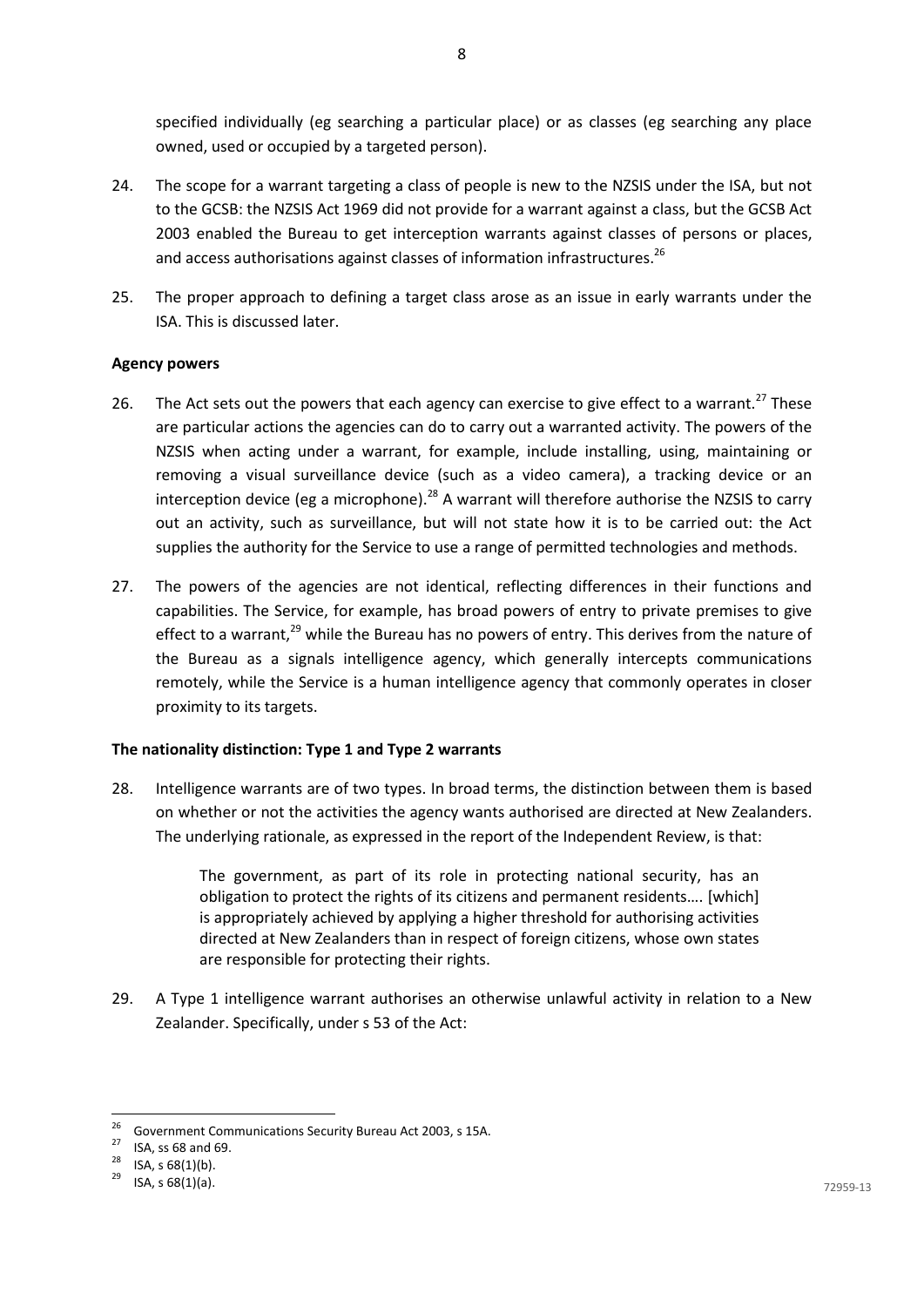A Type 1 intelligence warrant authorises an intelligence and security agency to carry out an otherwise unlawful activity for the purpose of collecting information about, or to do any other thing directly in relation to,—

- (a) any person who is—
	- (i) a New Zealand citizen; or
	- (ii) a permanent resident of New Zealand; or
- (b) a class of persons that includes a person who is—
	- (i) a New Zealand citizen; or
	- (ii) a permanent resident of New Zealand.
- 30. A Type 2 intelligence warrant authorises an otherwise unlawful activity "in circumstances where a Type 1 warrant is not required" – ie where the warrant is *not* sought for the purpose of collecting information about, or doing any other thing directly in relation to, a New Zealander.
- 31. While the Type 1 / Type 2 distinction appears relatively simple, its application in practice is not straightforward. It is one of the key issues addressed in this report.
- 32. The key differences in the ISA's requirements for Type 1 and Type 2 intelligence warrants lie in the criteria that must be satisfied before a warrant can be issued, and who issues the warrant. The tests for issue of a Type 1 warrant are more elaborate than those for Type 2 (and are discussed below). A Type 1 warrant is issued jointly by the Minister responsible for the agency that makes the application and a Commissioner of Intelligence Warrants (who must be a former High Court judge).<sup>30</sup> A Type 2 warrant is issued by the Minister alone.

## <span id="page-9-0"></span>**Warrant objectives**

1

- 33. The Minister and Commissioner (or Minister alone, for a Type 2 warrant) must be "satisfied" of certain matters, specified in the Act, to issue an intelligence warrant. These matters differ between Type 1 and Type 2 warrants, and according to the warrant's objective.
- 34. The objective of either a Type 1 or Type 2 intelligence warrant may be to contribute to the protection of national security, or to contribute to New Zealand's international relations and/or economic well-being.<sup>31</sup> None of these terms – "national security", "international relations" or "economic well-being" – are defined in the Act.
- 35. An agency seeking a Type 1 warrant with a national security objective must, however, satisfy the Minister and Commissioner that issuing the warrant will enable the agency to carry out an activity that "identifies, enables the assessment of, or protects against" at least one of a list of specified "harms". These include (in summary) terrorism, espionage, sabotage, serious crime that is transnational or otherwise nationally significant, threats to nationally important

<sup>&</sup>lt;sup>30</sup> ISA, s 57 (issue of Type 1 intelligence warrant) and s 113 (eligibility for appointment as a Commissioner of Intelligence Warrants). Commissioners are appointed by the Governor-General on the recommendation of the Prime Minister, after consultation with the Leader of the Opposition: s 112.

 $31$  ISA, ss 58–60. The objectives of the agencies are set out in s 9.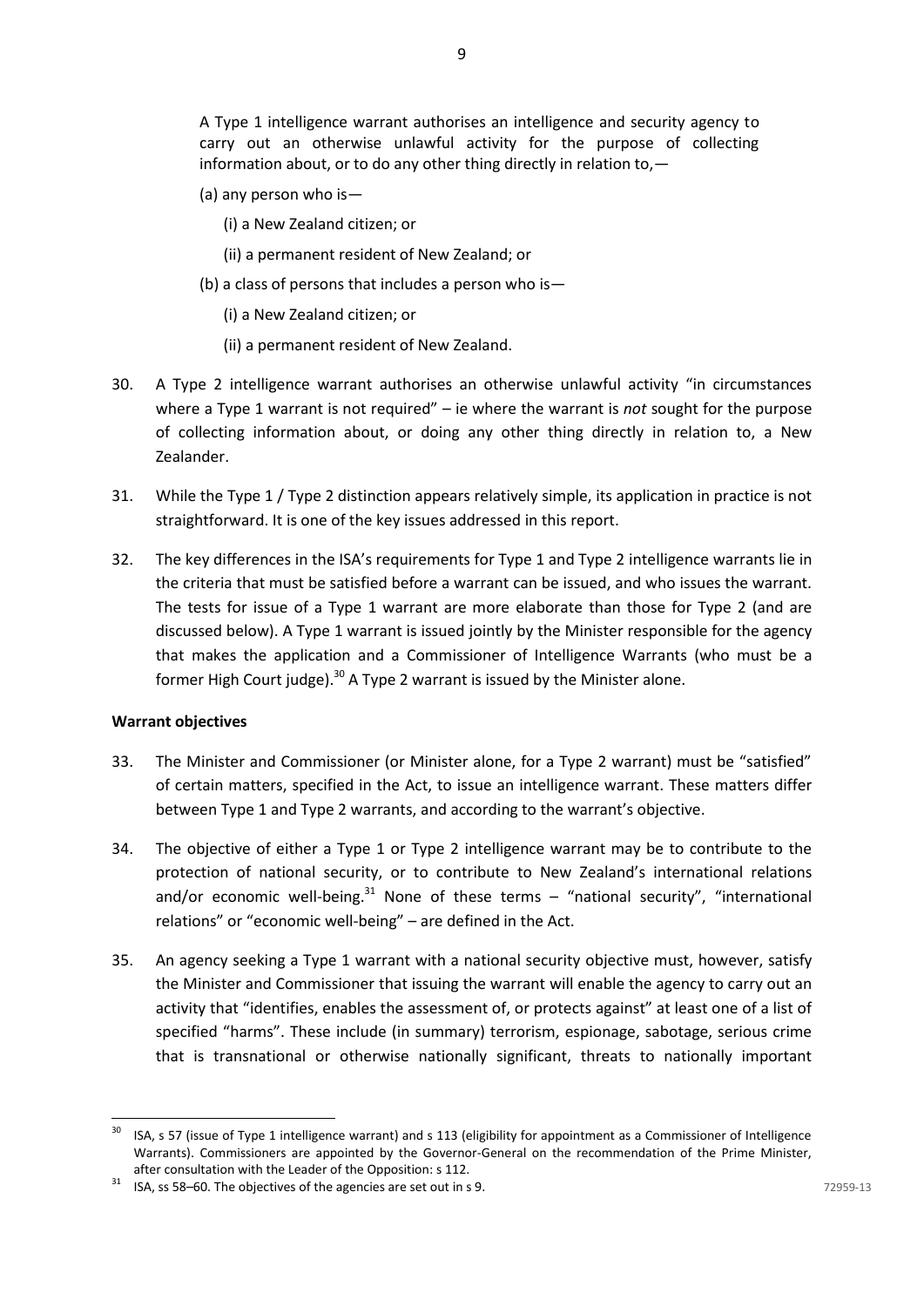information or information infrastructure, and threats to international security, Government operations or New Zealand's sovereignty.<sup>32</sup>

- 36. An agency seeking a Type 2 warrant with a national security objective must satisfy the Minister that the warrant is necessary to contribute to the protection of national security, but need not specify how it will address one of those particular harms.<sup>33</sup>
- 37. A New Zealander can be targeted under a Type 1 warrant with a national security objective, but not under one with an international relations or economic wellbeing objective, unless he or she is an 'agent of a foreign power' – ie is acting or purporting to act for or on behalf of a foreign person or organisation, or a terrorist entity.<sup>34</sup>

## <span id="page-10-0"></span>**Necessity and proportionality**

<span id="page-10-1"></span>38. The most demanding and crucial tests for the issue of an intelligence warrant are the "additional criteria" set out in s 61 of the ISA. These apply to all intelligence warrants:

The additional criteria for the issue of an intelligence warrant … are that—

- (a) the carrying out of the otherwise unlawful activity (a proposed activity) by an intelligence and security agency is necessary to enable the agency to perform a function under section 10 or 11; and
- (b) the proposed activity is proportionate to the purpose for which it is to be carried out; and
- (c) the purpose of the warrant cannot reasonably be achieved by a less intrusive means; and
- (d) there are satisfactory arrangements in place to ensure that—
	- (i) nothing will be done in reliance on the intelligence warrant beyond what is necessary and reasonable for the proper performance of the function under section 10 or 11; and
	- (ii) all reasonably practicable steps will be taken to minimise the impact of the proposed activity on any members of the public; and
	- (iii) any information obtained in reliance on the intelligence warrant will be retained, used, and disclosed only in accordance with this Act or any other enactment.
- 39. The key concepts in the section are necessity and proportionality. Both ideas have substantial legal doctrine associated with them.
- 40. In simple terms, necessity means the activity proposed by the agency must be necessary to enable the agency to perform one of the functions for which it exists: in short, either intelligence collection and analysis (s 10), or protective security (s 11). Necessity inevitably has an element of judgement, but it is a demanding test: in human rights law it must be more than

<sup>1</sup>  $32$  ISA, s 58(2).

 $33$  ISA, s 60.

 $34$  ISA, s 59.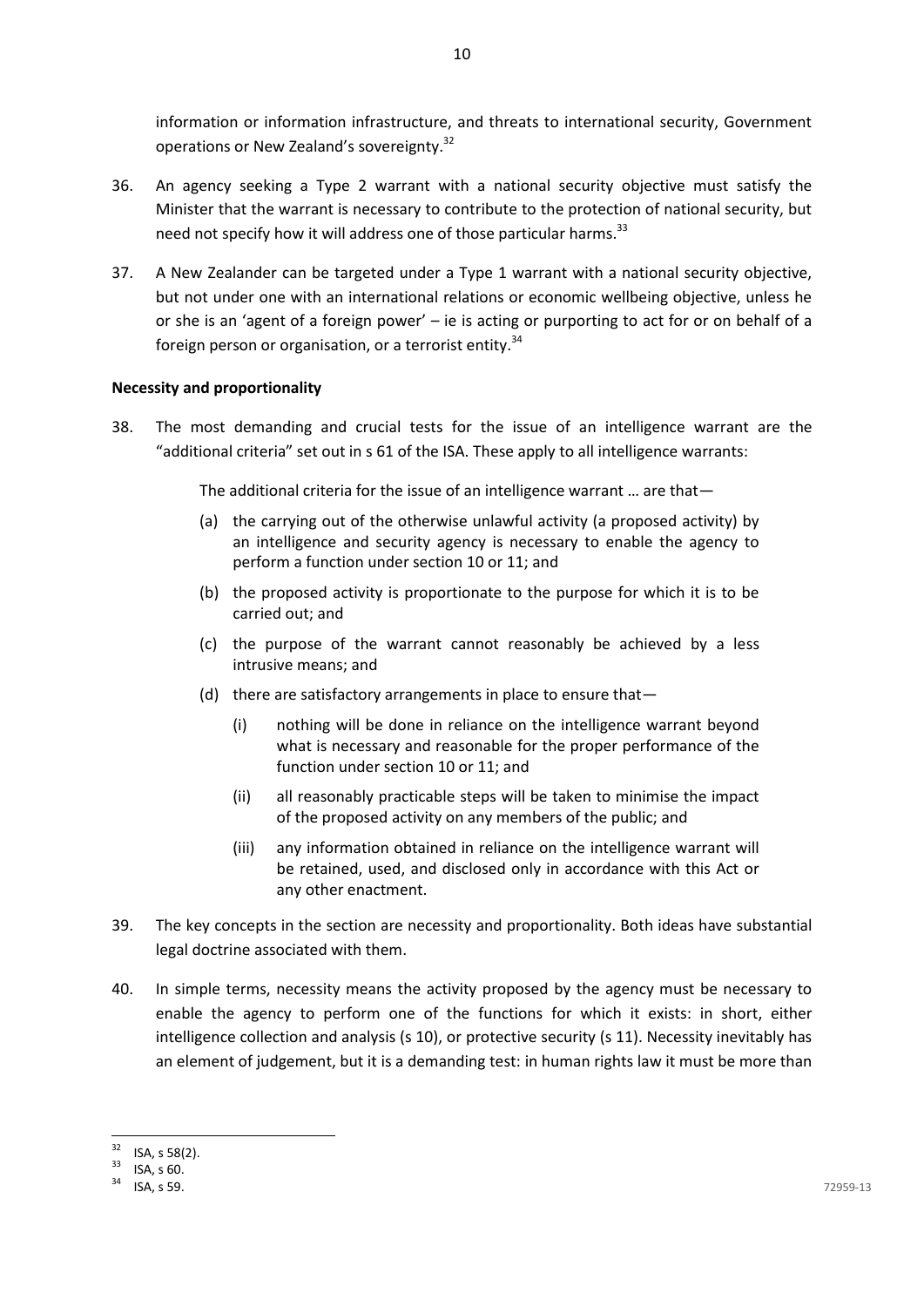useful, reasonable or desirable (although not necessarily 'indispensable').<sup>35</sup> The proper understanding of "necessary" in the ISA is not automatically determined by jurisprudence relating to other statutes and jurisdictions, but it is uncontroversial to say that it requires an agency to make a compelling case for the use of the intrusive powers available to it.

- 41. Proportionality is often and best described as 'not using a sledgehammer to crack a nut'. In more formal terms, an action may be proportionate if it is rationally and reasonably connected to achieving the purpose for which it is undertaken. The test involves weighing the national security interest at stake against the injury done to fundamental rights in the particular case. Assessing proportionality requires good information on what action is proposed and the full range of its likely and possible effects on all affected people, to the extent that they can be anticipated. The gravity of any adverse effects (eg intrusion on privacy) must be weighed against the importance of the purpose, the anticipated benefits to be gained by pursuing it and the likelihood of success. Other relevant factors include any alternative ways to achieve the result sought; and any measures that can be taken to mitigate adverse effects, eg by way of controls, safeguards or conditions governing the action to be taken.
- 42. Evidently the assessment of proportionality, like necessity, involves judgement: reasonable people may differ over the proportionality of actions proposed to address disturbing risks in an uncertain environment, which is often the case in matters of intelligence and security. In practice, actions that would be plainly disproportionate (eg breaching the privacy of a large number of people for an inessential or highly speculative purpose) can generally be identified without too much difficulty. If adequate information on effects is available, debate over proportionality is more typically focused on what conditions, controls or safeguards can be added to the warrant to ensure an activity is a proportionate way to achieve the warrant's purpose.
- 43. Section 61(b) of the ISA (see above) expressly requires a warrant application to address whether the proposed activity is proportionate to the identified purpose of the warrant. Sections 61 (c) and (d) draw out elements usually included as part of a proportionality assessment, ie:
	- whether the purpose of the warrant could be achieved by a less intrusive means (under s 61 (c)); and
	- whether there are arrangements in place to ensure all reasonably practicable steps will be taken to minimise impact on members of the public (under s 61 (d)(ii)).
- 44. Section 64 of the Act provides scope for further controls and safeguards, as the impacts of a warrant can be limited by being issued subject to "any restrictions or conditions considered desirable in the public interest" by the Minister (and Commissioner where relevant).

<sup>35</sup> Sir Rabinder Singh, *Making Judgments on Human Rights Issues* University of Nottingham Human Rights Law Centre Annual Lecture, 2016 at [13]; citing *Handyside v United Kingdom* (1976) I EHRR 737 at [48].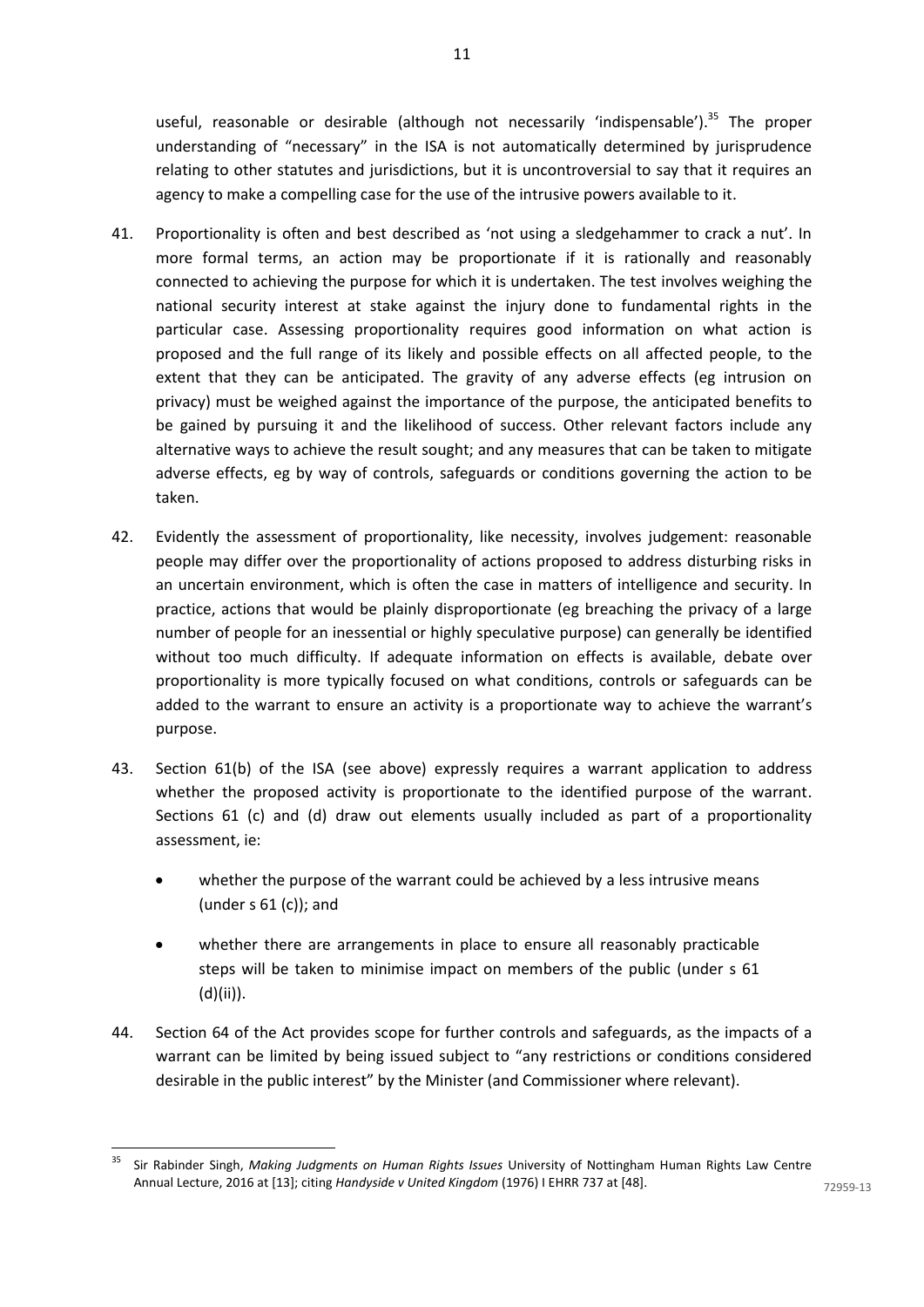#### <span id="page-12-0"></span>**Requirements of a warrant application**

- 45. An agency sets out its case for an intelligence warrant in an application. Section 55 of the ISA requires a written application from the Director-General, which must:
	- (a) state the type of intelligence warrant applied for; and
	- (b) set out details of the activity proposed to be carried out under the warrant; and
	- (c) set out the grounds on which the application is made (including the reasons why the legal requirements for issuing the warrant are believed to be satisfied; and
	- (d) contain a statement in which the Director-General making the application confirms that all of the information set out in the application is true and correct.
- 46. One of the key issues that has arisen in the first months of the Act is exactly what is required by  $(b)$  – ie what level of detail the agency is obliged to provide about the activity it seeks authorisation for.

#### <span id="page-12-1"></span>**Urgency**

- 47. The ISA allows for a Type 1 or Type 2 intelligence warrant application to be made orally or by personal appearance, rather than in writing, in "a situation of urgency".<sup>36</sup> A warrant issued under urgency is automatically revoked 48 hours after issue unless it is confirmed following a written application made in the usual manner. $37$
- 48. The Act also provides for "very urgent" authorisations by the Director-General of the NZSIS or GCSB if the delay in making an urgent application would defeat the purpose of obtaining the warrant.<sup>38</sup> Such an authorisation can cover activities that would otherwise require a warrant, but the agency must apply for a warrant within 24 hours of the authorisation being given.<sup>39</sup>
- 49. In the period covered by this report there were no urgent warrants or very urgent authorisations.

#### <span id="page-12-2"></span>**Practice warrants**

50. Practice warrants may be issued to authorise otherwise unlawful activities undertaken by the agencies for testing or training purposes.<sup>40</sup> The agency making the application must satisfy the Minister and the Chief Commissioner of Intelligence Warrants that the proposed activity is "reasonably necessary to ensure that the agency will be able to competently perform its

 $36$  ISA, ss 71 and 72.

 $^{37}$  ISA, ss 74 and 75.

<sup>38</sup> ISA, s 78.

<sup>39</sup> ISA, ss 79 and 80.

 $40$  ISA, s 88.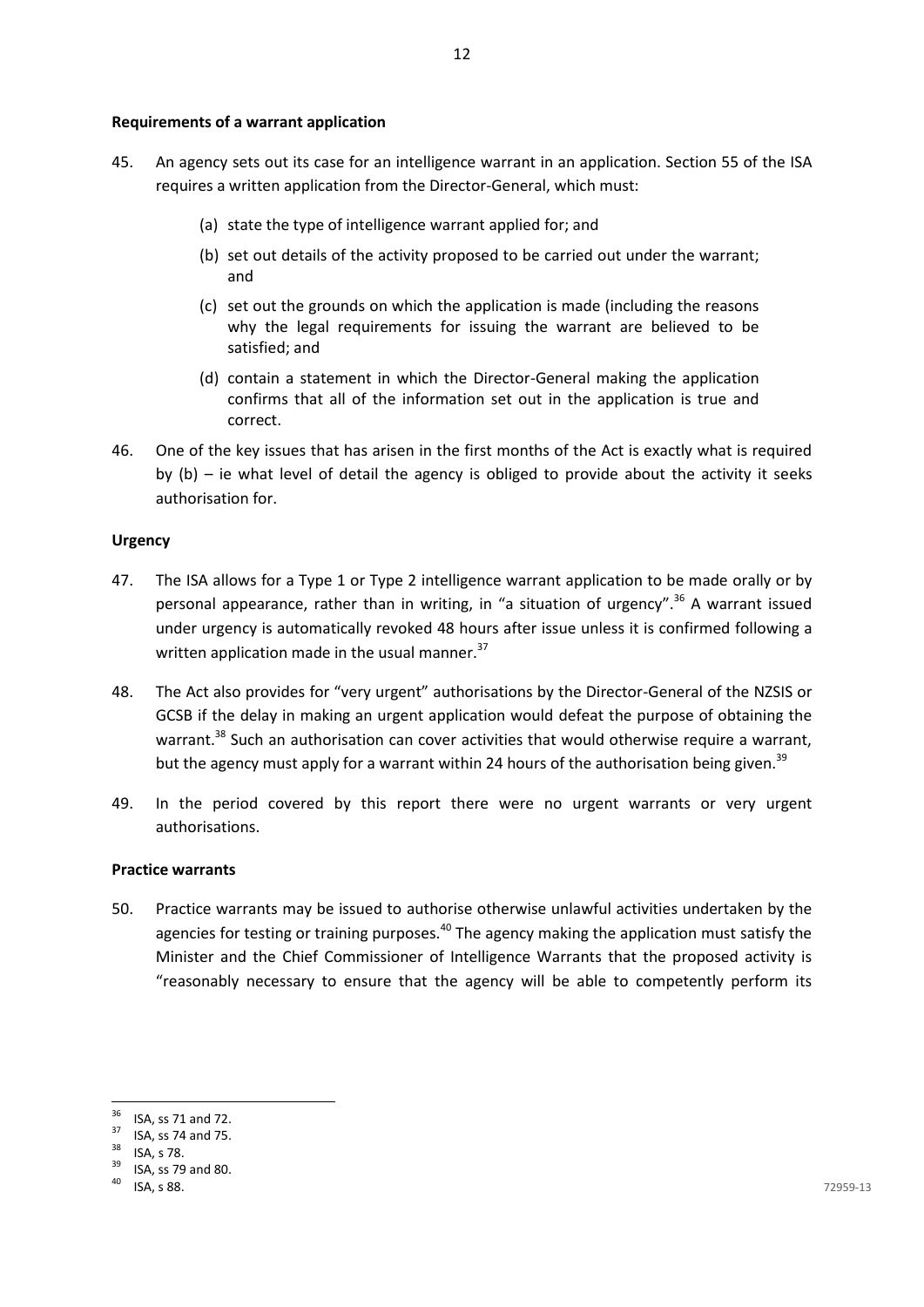statutory functions in the future". $41$  The activity must also meet proportionality tests comparable to those for Type 1 and Type 2 warrants. $42$ 

#### <span id="page-13-0"></span>**IGIS WARRANT REVIEW PRINCIPLES**

51. In reviewing warrants, my team and I apply general principles derived from the law and our understanding of what constitutes proper conduct by the agencies.

#### <span id="page-13-1"></span>**Transparency**

- 52. The warrant provisions of the ISA establish a regime of prior authorisation: an agency seeks legal authority, in advance, for activities that would otherwise be unlawful. Its subsequent action in execution of the warrant must stay within the scope of activity the warrant permits.
- 53. A warrant and its associated application must therefore provide transparency as to what the agency intends to do. The warrant issuer<sup>43</sup> – and any reasonably well-informed reader – should get a clear picture from the documents of what particular activity can be done, and is expected or likely to be done, in respect of an individual or a clearly delineated class of individuals. There must be enough information for the warrant issuer to understand the case for what is proposed; identify any human rights, necessity or proportionality concerns that might arise from proposed operational activities; and assess whether the proposed controls or safeguards are adequate.

#### <span id="page-13-2"></span>**Legality**

- 54. Part of my jurisdiction is assessing the legality of agency conduct.<sup>44</sup> In reviewing warrants I do this by looking for precision in warrant documentation language; by looking for information that shows rather than merely asserts the matters relevant to each legal test; and by ensuring that there is strict adherence to the wording in ISA, particularly as to what responsibilities sit at what decision-making level. A warrant application needs to provide a thorough, robust explanation of the necessity and proportionality of all proposed activities in respect of all persons who will be affected by the activity under the warrant.
- 55. Where the law is open to alternative interpretations it is useful to look for indications of the policy intent. Primarily I focus on the many policy records directly lying behind the ISA. I also look to the general law, especially human rights case law and the New Zealand Bill of Rights Act 1990, and sometimes to relevant international materials.<sup>45</sup> In addition I consider legal

 $41$  ISA, ss 91 and 92.

 $42$  ISA, s 92.

 $43$  The warrant issuer may be the Minister alone (for a Type 2 warrant) or the Minister and Commissioner (for a Type 1 warrant). For convenience this report uses "warrant issuer" for both possibilities.

<sup>44</sup> ISA, s 156(2)(a)(i).

<sup>45</sup> Relevant international materials include, for example, decisions of the European Court of Human Rights.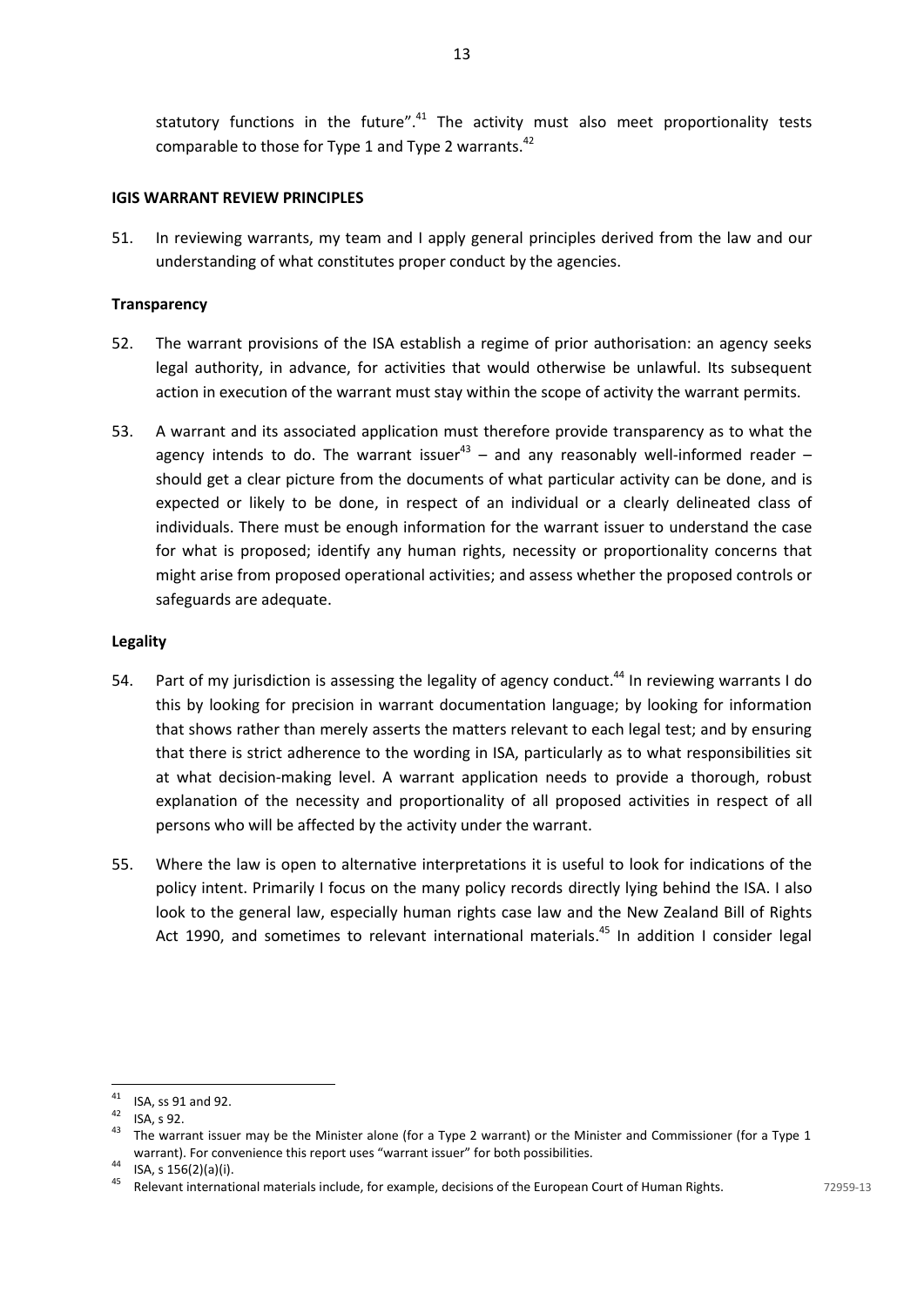policy choices that inform the Search and Surveillance Act 2012, to the extent that that Act is relevant. 46

56. A particular question of legality relevant to warrants is the rule against sub-delegation. The ISA requires the warrant issuer to assess, and if satisfied, authorise the otherwise unlawful activities the agency proposes to carry out under a warrant. Matters that are for the warrant issuer(s) to decide cannot be effectively delegated to the agency to decide during execution of the warrant. This means, for example, that authorised activities cannot be described in a warrant in such broad terms that what may actually be carried out is effectively left for agency staff to determine, so that the necessity and proportionality of the action becomes an operational decision rather than a matter decided by the warrant issuer. Similarly, a power cannot be sought on the basis that the agency would like to have it available, in case it decides later that it is necessary. The necessity of a warranted power is for the warrant issuers to decide.

## <span id="page-14-0"></span>**Propriety**

57. My jurisdiction also includes assessing the propriety of agency conduct.<sup>47</sup> Often this involves a question of what an agency should (and should not) do, as opposed to what the letter of the law allows it to do. The policy themes in Ministerial Policy Statements issued under the Act are relevant to this assessment.<sup>48</sup> There is also an unavoidable element of judgement in assessing propriety. I am required to stand in the shoes of the general public and ask whether an agency is acting in a manner that conforms with or offends an ordinary sense of the proper way for it to behave.

## <span id="page-14-1"></span>**Facilitating oversight**

58. The ISA was intended to improve oversight of the NZSIS and GCSB. Section 17 of the Act imposes a far-reaching duty on the agencies to act "in a manner that *facilitates* effective democratic oversight". I approach warrant reviews with the expectation that the agencies' approach to warranting will be consistent with that, in the way they draft warrants and applications, provide access to relevant information and respond to questions and critiques from my office. My primary focus is on the formal documentation of the warrant process. This governs the scope of and limitations on subsequent activity. If the documentation is unclear it will be difficult to determine whether any particular activity falls within or outside the warrant.

**<sup>.</sup>** The Government intended agency search and surveillance powers under the ISA to align, so far as possible, with the types of powers available under the Search and Surveillance Act 2012 (with appropriate modifications for the intelligence context). See Cabinet Paper Two: Warranting and Authorisation Framework (Intelligence and Security in a Free Society: Report of the first independent Review of Intelligence and Security in New Zealand) at 9, 52 and 57.

 $47$  ISA, s 156(2)(a)(i).

<sup>48</sup> Ministerial Policy Statements (MPS) are issued under s 206 of the ISA and provide guidance to the NZSIS and GCSB on the conduct of particular kinds of activity. The section lists ten mandatory matters to be covered by MPSs and statements have been issued on all of them. There is no statement directly addressing the conduct of activities authorised by an intelligence warrant, but the statements express relevant expectations of standards of conduct.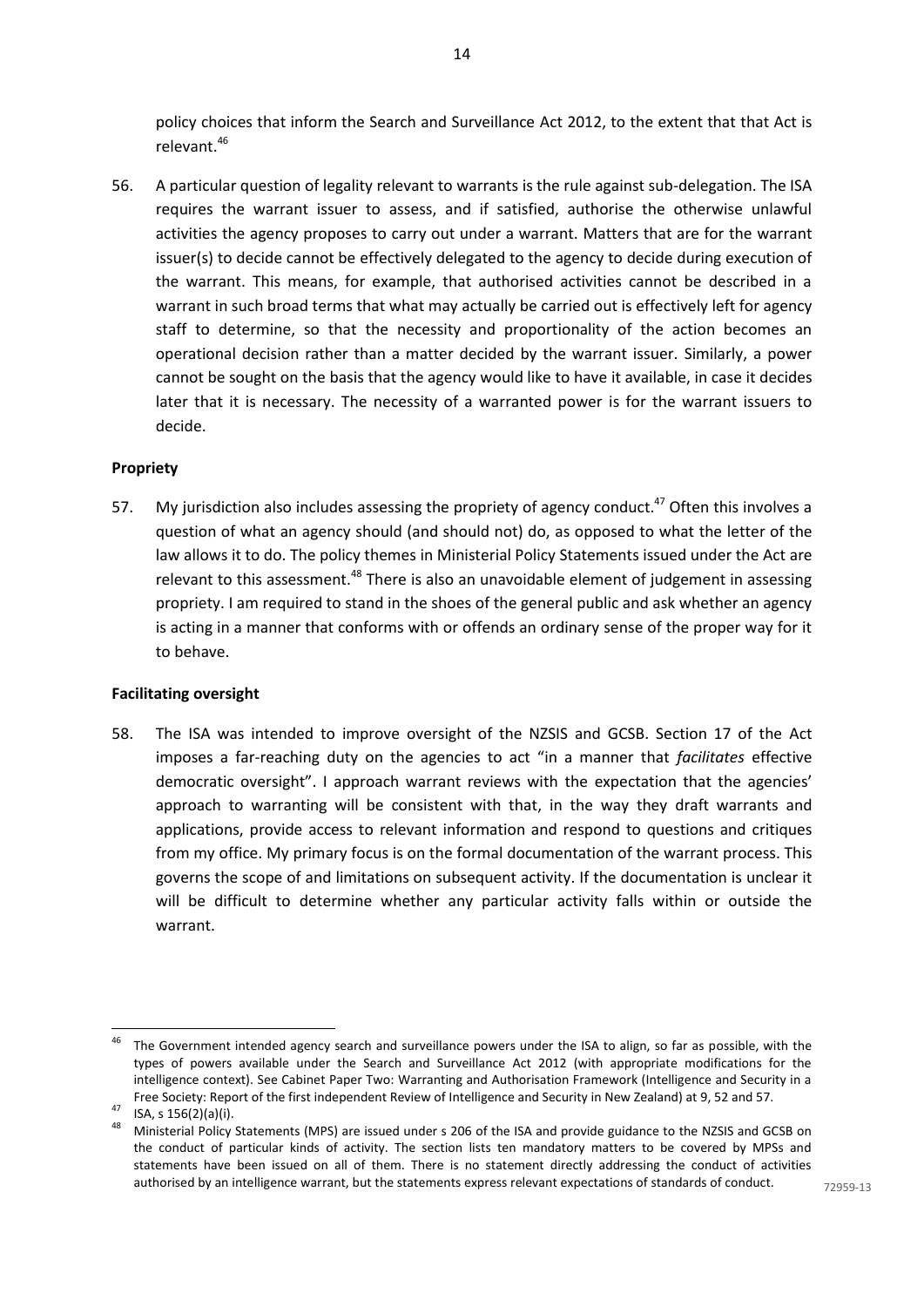## <span id="page-15-0"></span>**Identifying "irregularity"**

- 59. As noted earlier (see paragraph 15 above), I may identify the issue of a warrant, or activity carried out by an agency in the execution of a warrant, as "irregular". This provision was introduced by the ISA, and was intended to reflect the substantive nature of the Inspector-General's warrant review role.<sup>49</sup> If I find an "irregularity" that does not invalidate the warrant or make any action under it unlawful. My power is limited to declaring my opinion to the Minister (and where relevant the Chief Commissioner of Intelligence Warrants), with the option of making a non-binding recommendation for destruction of any information obtained irregularly. Section 163 of the ISA, which specifies that I may do this, does not define what "irregularity" means. I have however developed a view on this.
- 60. Not every shortcoming I identify in a warrant or in warranted activity is an irregularity. My assessment often concerns issues of clarity, sufficiency of detail, or analysis that are matters of degree or judgement. I consider it fair and appropriate to treat such issues simply as matters for reasonable discussion with the agencies. In those cases I might present the issue as one of best practice, and I might encourage them to make changes.
- 61. I will identify a warrant or activity as irregular only where I see a significant departure by the agencies from the requirements of the ISA or from well-recognised legal principles. This would include where a warrant application fails by a significant margin to identify the implications of the proposed activity for individuals' privacy or other fundamental rights. Other forms of irregularity would include the issue of a Type 2 warrant where a Type 1 warrant is required; a significant discrepancy between what is sought in an application and what is authorised by the warrant; manifestly inadequate details of proposed activities or the circumstances in which they are expected to occur; an absence of meaningful necessity or proportionality analysis; or a warrant purpose so broad that it provides no parameters for assessing necessity and proportionality.

# <span id="page-15-1"></span>**WARRANTS ISSUED UNDER THE ISA**

## <span id="page-15-2"></span>**Overview**

62. In the period covered by this report – from the entry into force of the ISA on 28 September 2017 until 30 June 2018, a total of nine months – 40 warrants were issued under the ISA:

|              | Type 1                   | Type 2 | Practice | Total |
|--------------|--------------------------|--------|----------|-------|
| <b>NZSIS</b> |                          |        |          |       |
| <b>GCSB</b>  | 1 $\Omega$ <sup>50</sup> |        |          | 1 Q   |
| Total        |                          |        |          |       |

63. No applications for warrants were declined.

<sup>1</sup> <sup>49</sup> *New Zealand Intelligence and Security Bill: Departmental Report to the Foreign Affairs, Defence and Trade Committee from the Department of the Prime Minister and Cabinet*, December 2016, para 896.

<sup>50</sup> Two warrants were revoked and reissued during the period. Each reissued warrant is counted in the total.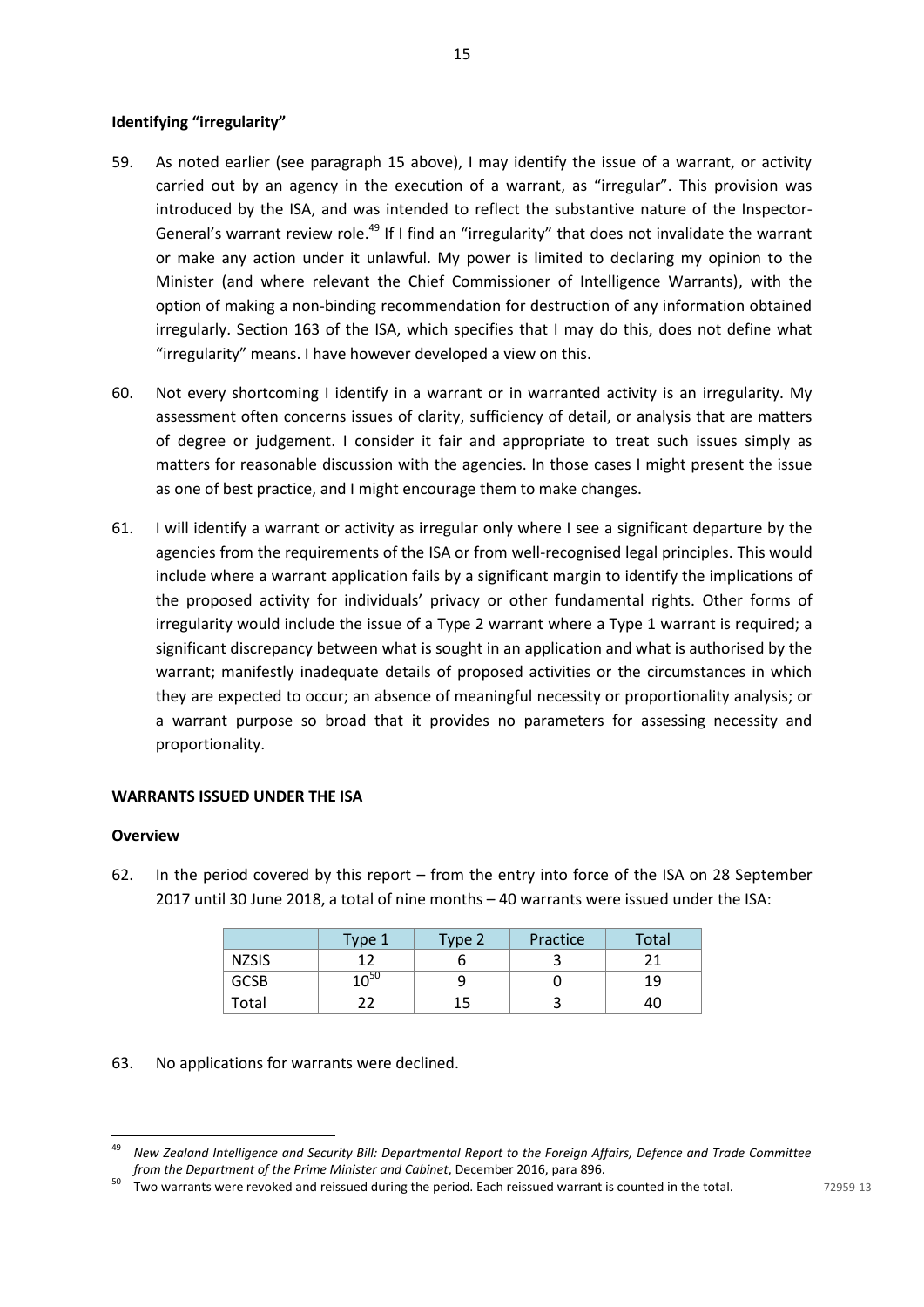## <span id="page-16-0"></span>**Purposes**

64. Full details of warrants cannot be disclosed in a public report, but in broad terms the predominant purposes for which warrants were issued were for the collection of foreign intelligence (ie intelligence on entities, governments or individuals outside New Zealand) and intelligence on terrorism. A small number of warrants were issued in this period for cybersecurity.

## <span id="page-16-1"></span>**Terms**

- 65. With one exception, GCSB warrants were each issued for the maximum term of 12 months. The exception was a warrant re-issued for nine months, with a change to the authorised activities, three months after the first was issued.
- 66. The terms of NZSIS warrants were more variable. Most (13) were issued for 12 months, but there were three issued for ten months; four for six months; one for four months. In general this reflects the more investigation-focused work of NZSIS. The Service might have only a short window of opportunity to act against a target. In other cases it might need less than 12 months to determine whether a target requires further investigation. The Bureau, by contrast, is typically using longer-term accesses to sources of communications to collect intelligence on topics of on-going strategic interest to the Government.

## <span id="page-16-2"></span>**Authorised activities**

67. The most commonly authorised activities for both agencies were surveillance, interception, search and seizure – essentially the core activities of intelligence gathering.

## <span id="page-16-3"></span>**Targets**

- 68. The warrants issued to the GCSB during the report period all related to classes of persons. Several identified multiple classes of possible targets; one identified 13 such classes. Along with these classes of persons Bureau warrants commonly covered classes of foreign entities, information infrastructures and places.
- 69. Five NZSIS warrants targeted classes of persons, but most were against individuals or small numbers of named persons. Nine had individual targets; a further four were against groups of two or three persons.
- 70. Again this reflects the more investigation-focused work of NZSIS, with a significant proportion of its warrants relating to particular people assessed as actual or possible threats to security. Bureau warrants by comparison tend to identify broader groups of people whose communications are likely to provide intelligence relevant to Government priorities.

#### <span id="page-16-4"></span>**Pre-ISA warrants continuing in effect**

71. During the report period both agencies had continuing authority to act under authorisations that were issued before the ISA took effect.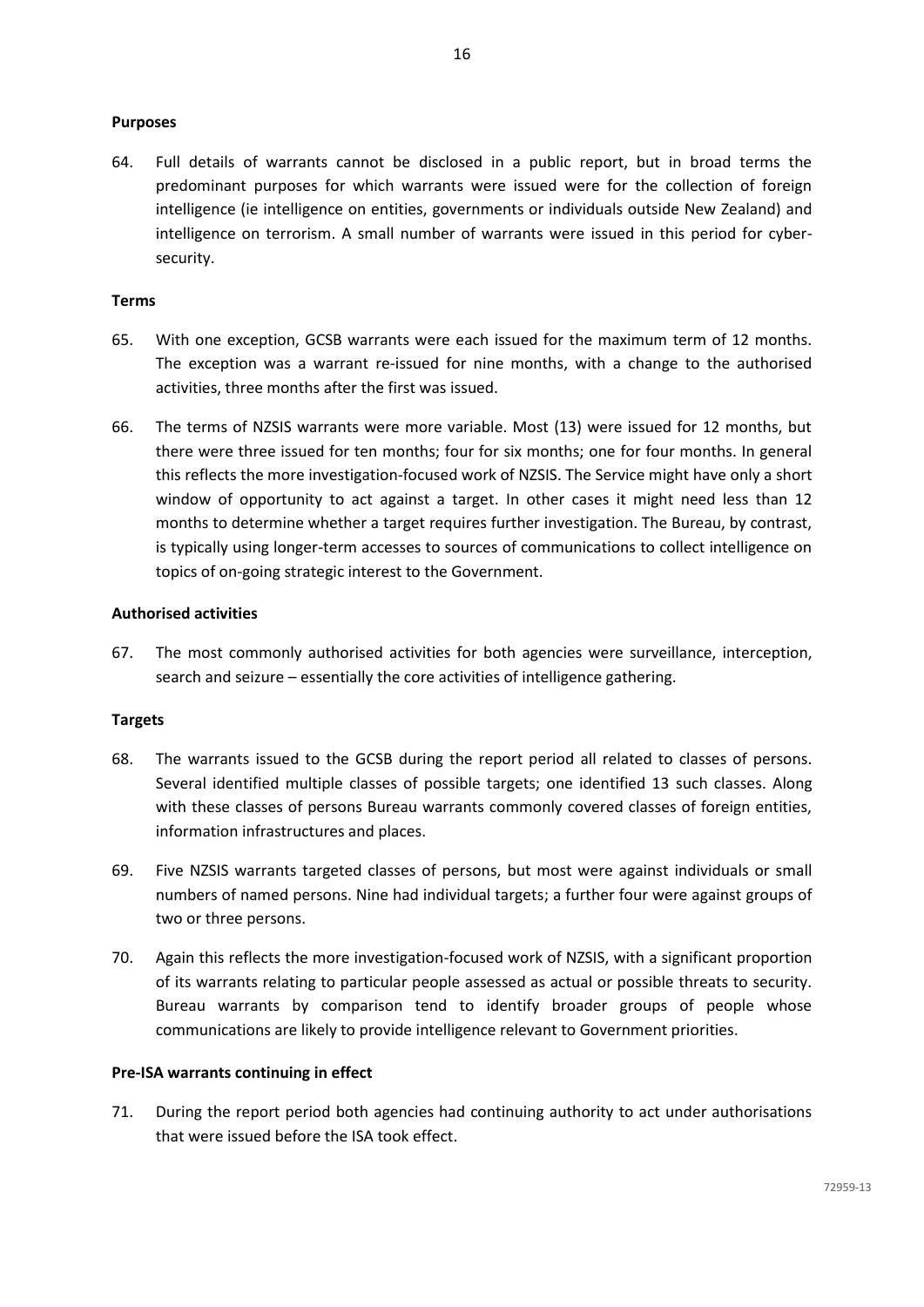72. Twenty-two access authorisations and 12 interception warrants issued to the GCSB under the GCSB Act 2003 remained in effect after the full commencement of the ISA on 28 September 2017. Twenty-seven warrants issued to the NZSIS under the NZSIS Act 1969 remained in effect under the new Act. Pre-ISA authorisations remained effective for periods ranging from a few weeks, to almost a year for 16 authorisations issued in September 2017 (eight to the NZSIS and eight to the GCSB).

## <span id="page-17-0"></span>**Relationship between ISA warrants and preceding warrants**

- 73. Intelligence collection and investigations are frequently long-term operations that may be covered by a series of warrants stretching over multiple years. Many of the warrants issued under the ISA reflect this.
- 74. Of the 21 warrants issued to NZSIS under the new Act, two-thirds authorised continuing activity against targets that had been subject to previous warrants.
- 75. Of the 19 warrants issued under the ISA to the GCSB, almost three-quarters authorised continuing activity. In several cases a new GCSB warrant replaced multiple preceding warrants.

# <span id="page-17-1"></span>**Comparison of warranting activity with pre-ISA period**

76. Fewer authorisations were issued to the agencies in the first nine months under the ISA than in the nine months that preceded the commencement of the Act:

| Authorisations issued                                                                  |                       |    |    |      |  |
|----------------------------------------------------------------------------------------|-----------------------|----|----|------|--|
| 1 January 2017-27 September 2017 (Pre-ISA)   ISA: 28 September 2017-30 June 2018 (ISA) |                       |    |    |      |  |
| <b>NZSIS</b>                                                                           | Warrants              |    | 29 | 21   |  |
| <b>GCSB</b>                                                                            | Access authorisations | 27 | 42 | - 19 |  |
|                                                                                        | Interception warrants | 15 |    |      |  |
| Total                                                                                  |                       |    | 71 | 40   |  |

- 77. The significant difference in the number of authorisations issued before and after the ISA reflects a deliberate effort by the agencies to minimise the need for new authorisations in the first months under the new Act. This was to enable staff to prioritise work required for familiarisation with and adaptation to the new legislation (eg training, development of revised policies and procedures). This approach produced a surge in applications and authorisations in the month preceding the ISA coming into effect (see paragraph 72above).
- 78. For further comparison, NZSIS was issued 40 warrants in the first nine months of calendar year 2016. Over the same period GCSB was issued 28 authorisations.
- 79. I do not think any firm conclusions can be drawn from these figures about the impact of the ISA. Other significant variables affect the level of agency activity requiring authorisation.
- 80. It is possible, however, that NZSIS will need to seek fewer warrants, on average, under the ISA than it did under the NZSIS Act 1969, given its new ability under ISA to seek warrants against classes of targets. This is likely to result in instances where the NZSIS is able to carry out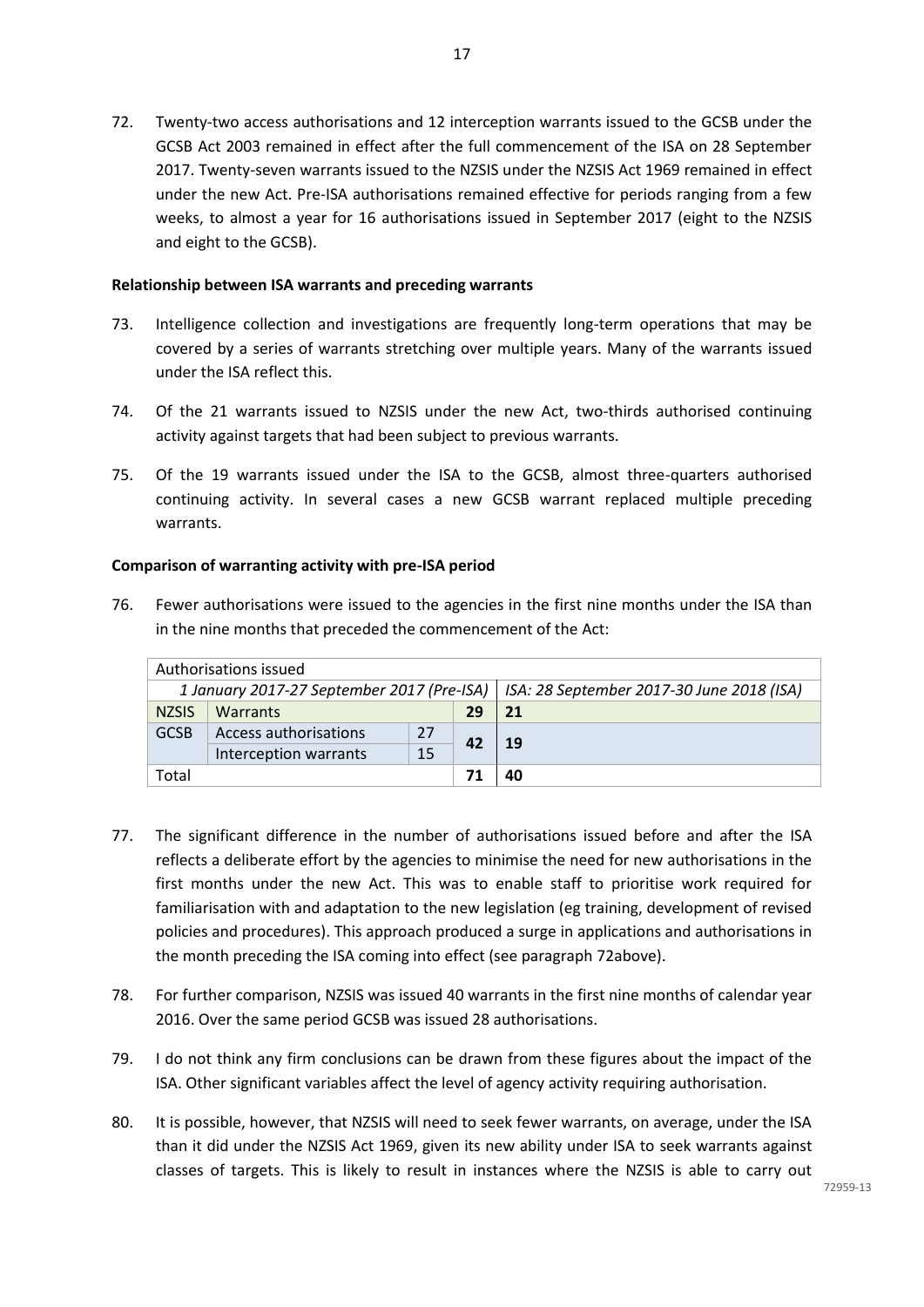activities against a new target as a member of a class it is already authorised to act against, rather than having to seek a new or amended warrant.

#### <span id="page-18-0"></span>**ISSUES AND APPROACHES**

- 81. This section summarises issues I have raised with the agencies about their approach to warranting under the ISA, and the agencies' responses.
- 82. The issues are grouped thematically:
	- transparency issues concern the provision of adequate information in warrant applications;
	- clarity issues concern the precision and intelligibility of authorisations;
	- analysis issues concern the application of legal tests and thresholds.
- 83. My reviews of warrants issued under the ISA have raised some fundamental matters of legal interpretation. A number of them were foreseeable, given the nature of the law and experience with warranting under the previous legislation. I would have preferred to have discussed these matters with the agencies, and reached a common understanding if possible, before the ISA came into force. In 2017 I repeatedly proposed meetings with both agencies for this purpose but they did not accept. As a result, our engagement has occurred only after warrants have been issued, and it has taken a longer time that I hoped to identify and resolve (or not) a number of key issues of interpretation.

## <span id="page-18-1"></span>**Transparency**

#### <span id="page-18-2"></span>*Details of proposed activities*

- 84. A warrant application must "set out details of the activity proposed to be carried out under the warrant."<sup>51</sup> The requirement for "details" was inserted after the select committee process, and was intended to ensure that the agencies explained their proposed activities with sufficient particularity.  $52$  I was consistently concerned, in the period covered by this report, that NZSIS warrant applications under the ISA did not provide the level of detail I considered necessary. With occasional exceptions this was not such an issue with GCSB warrant applications.
- 85. Details are important because unless a warrant application gives a reasonably specific account of what the agency proposes to do, difficulties follow in the assessment of the necessity and proportionality of those actions. In non-legal terms, the application should give the reader a clear picture of what activities are going to be done to whom, and for what purpose. If those matters are not stated with reasonable clarity it is not possible to reach any meaningful conclusions on whether they are justified on the tests the law requires. Adequate details were

 $\frac{1}{51}$ ISA, s 55(1)(b).

<sup>52</sup> New Zealand Intelligence and Security Bill 2016 (158-2) (select committee report) at 5-6.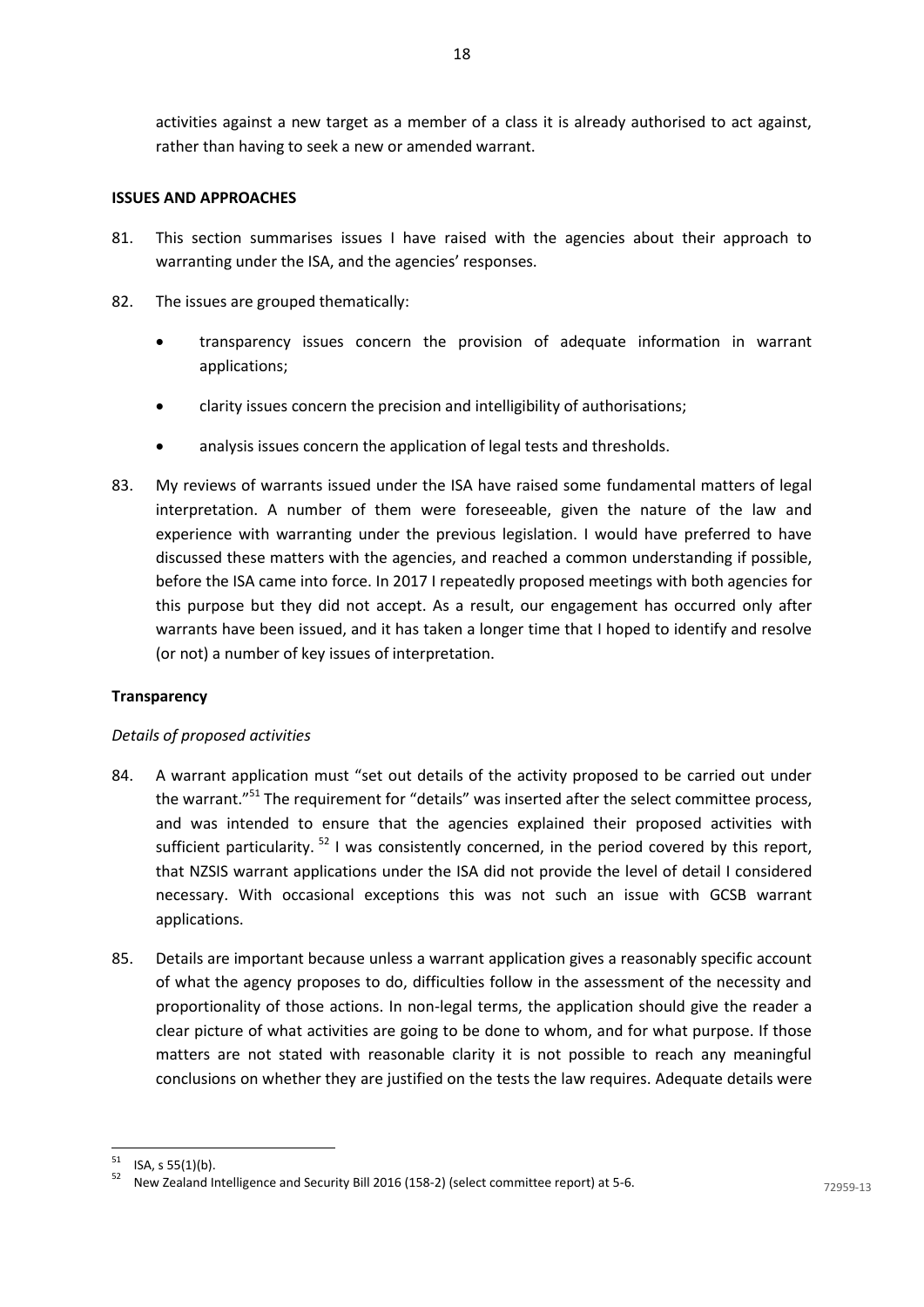necessary under the previous legislation but, as noted, the ISA was designed to ensure more particularity.

- 86. The Service's position, reflected in the warrants I reviewed, was that details of this type were not required, and it should be sufficient to describe only the particular activity "type" from the list in s 67: eg "surveillance", "interception", "search", "seizure". The Service was also concerned that it would not be in a position to specify proposed activities in detail at the time of seeking a warrant, when it might not have determined what would be the most feasible means to carry them out: eg what will be the most practicable and effective way to conduct surveillance or interception in relation to a particular person. Further, it expressed concern that specifying particular activities might unduly hamper its ability to adapt its operations under the warrant to changing circumstances.
- 87. I accept that NZSIS has varying levels of information, when seeking warrants, to guide its judgement on the best ways to pursue its inquiries, and it needs to retain some operational flexibility. Against that, the warrant regime is one of prior authorisation: this obliges the agency to convey to the warranting authority what it anticipates doing, not just what it may do in broad terms. What "interception" means in general terms is known, but what it entails in the particular circumstances of a warrant application varies, and is the very subject on which the warrant issuer(s) must make the assessments required by law.
- 88. As well as expressing concern to the Service about what I considered to be insufficient detail on proposed activities, I noted that what details there were tended to be scattered through warrant applications. The Service responded by restructuring its applications to include a section specifically on proposed activities. Although a structural improvement, this section included generic descriptions of the ways in which the Service carries out warranted activities. During the period covered by this report, these descriptions varied little from one warrant to another. As a result I continued to express concern that meaningful detail was not being provided to the warrant issuers.
- 89. In warrant applications subsequent to the period covered by this report, NZSIS began providing more specific details on activities it "reasonably anticipated" carrying out under the warrant. It also in some cases indicated activities it did not anticipate carrying out (eg particular methods of interception or surveillance) which, if the need emerged, it would seek new authorisation for. This approach results in more informative applications and, in tailoring the proposed scope of activities to what is reasonably likely to be necessary, conforms better to the fundamental principles of necessity and proportionality.
- 90. The second major legal issue arising from NZSIS warrant applications concerned the power to conduct visual surveillance. The Service sometimes sought warrants for this activity, which by definition involves private premises, but did not include details on how it proposed to conduct the surveillance. While all surveillance is by nature intrusive, visual surveillance can raise particularly intense privacy concerns. Visual surveillance also varies greatly in how it is carried out - eg from observing private activity with binoculars from a publicly accessible vantage point, to trespassing for close-up photographs, to placing a hidden camera. This variability means that assessing the necessity and proportionality of the likely privacy intrusion requires detail on what is proposed.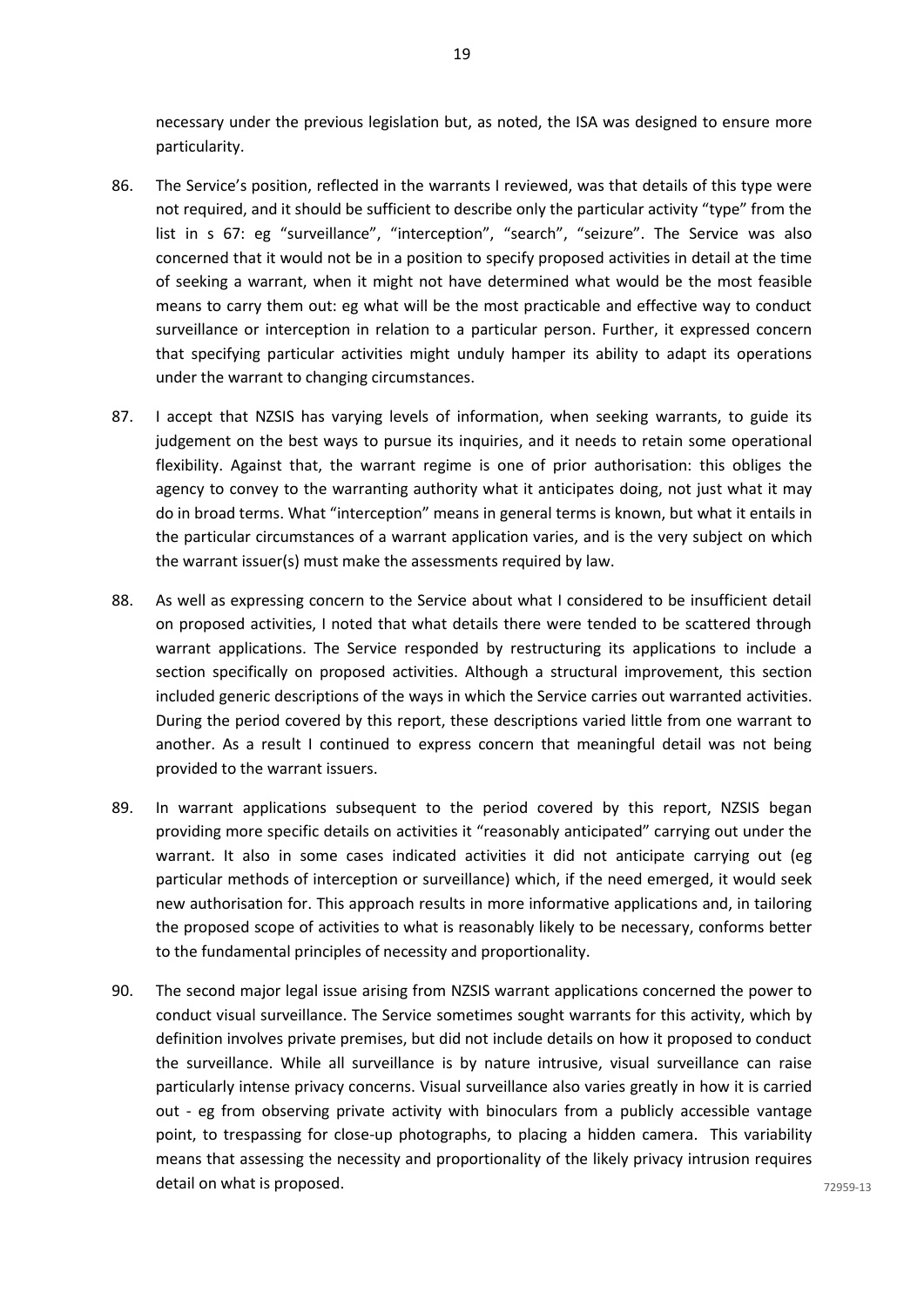- 91. In the period covered by this report the NZSIS warrant applications provided only a general description of what visual surveillance by NZSIS *could* encompass. This approach was taken even where the warrant was to enable continuation of surveillance operations that had been under way for some time. In such circumstances I generally expect NZSIS to be in a position to be specific about how it proposes to carry out visual surveillance, having had time to work out the most practicable and effective approach for its purposes.
- 92. The NZSIS Act 1969 provided for the issue of visual surveillance warrants as a distinct type of warrant, which could only be issued if necessary for anti-terrorism purposes.<sup>53</sup> These were temporary provisions, introduced in 2014 with an automatic repeal date of 1 April 2017. Before 2014 the NZSIS had no authority to carry out visual surveillance on private property. In 2016/17 I had carried out an extensive review of a number of visual surveillance warrants issued under the NZSIS Act. The Service had then accepted that future applications for such warrants should set out, as specifically as possible, the intrusive steps to be taken and the particular information sought.
- 93. In terms of visual surveillance under the ISA the NZSIS view was that the new Act did not require the kind of detail I sought, and that it was unnecessary to justify in the application the privacy implications of the particular method or vantage point that would be chosen for carrying out visual surveillance
- 94. The Service's consistent practice at the time was to obtain the warrant prior to completing the formal planning of operational activity under it. It did not accept my concern that this amounted to de facto sub-delegation to NZSIS of decisions about necessity and proportionality that lawfully belonged with the warrant issuers. On the Service's approach, the necessity and proportionality of visual surveillance activity should be understood "in the round."
- 95. NZSIS's approach reflected a view that visual surveillance does not raise any distinct concerns relative to other authorised intrusive activities. Visual surveillance could be more or less intrusive than other activities, depending on the circumstances. Unlike the NZSIS Act, the ISA does not have stand-alone provisions for a visual surveillance warrant. As a result, less detail might be needed under the ISA than under the previous Act. A warrant could authorise "surveillance", which simply included visual surveillance by definition.
- 96. I was not persuaded by this view of the matter. NZSIS will sometimes have little or no information, when seeking a warrant, on what its best options and opportunities will be for carrying out an activity like visual surveillance. But that is not always the case. As noted earlier, two-thirds of the warrants issued to NZSIS under the ISA in the period covered by this report authorised continuing activity against targets that had been subject to previous warrants. In a reasonable proportion of such cases NZSIS will or should be in a position to set out anticipated activity in some detail. It may be necessary to caveat such information, noting that changing or unforeseen circumstances might require plans to be altered or abandoned. That does not preclude the agency setting out its plans, in reasonable detail, as they exist at

<sup>53</sup> Sections 4IA-4IG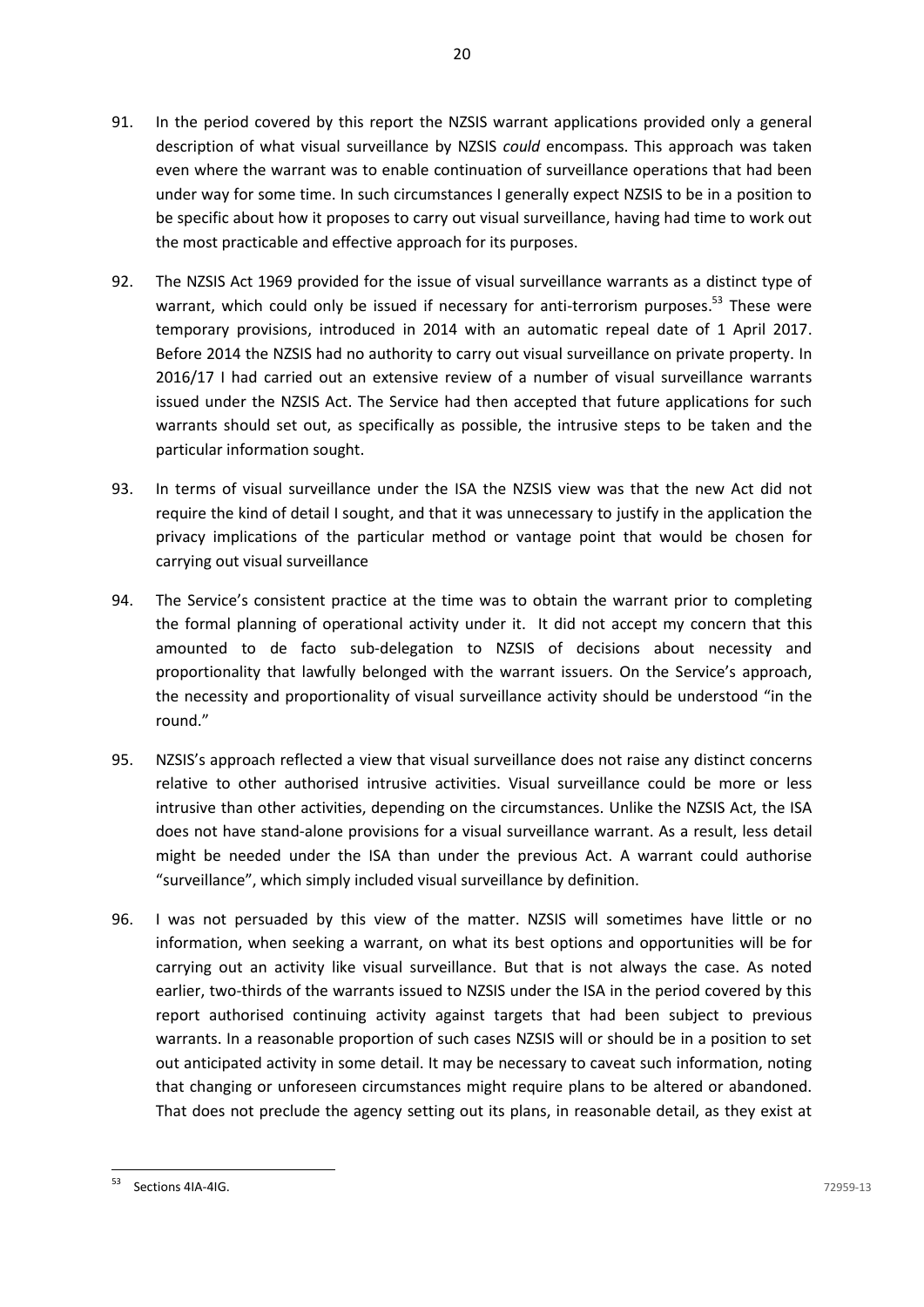the time of application. To deal with fresh circumstances it can seek an amendment to the warrant or a new warrant, urgently if necessary.<sup>54</sup>

- 97. The difference in the way the ISA provides for visual surveillance, compared to the NZSIS Act, does not alter the fact that visual recording, at its most intrusive, has the potential to cause the most acute incursions into privacy imaginable. It is not necessary for the scheme of the legislation to single out visual surveillance for special treatment: the law requires that any proposed activity is necessary and proportionate, which means its likely and possible impacts must be reckoned with. That requires the State to specify its intended activity in sufficient detail that the impacts are put before the warrant issuer.
- 98. As with its general approach to the level of detail provided in warrant applications, the Service has, since the period covered by this report, begun setting out more specific descriptions of proposed visual surveillance activities. This development has, for instance, included specifying limits to where it might place a camera with an undertaking to seek further authorisation if it decides that a more intrusive placement is required. I welcome this change in approach and continue to monitor its development.

## <span id="page-21-0"></span>*Value of previous activity*

- 99. Both NZSIS and GCSB commonly undertake long-term intelligence collection and investigations under sequentially renewed warrants. My view is that when an agency seeks a warrant to continue activities it has already undertaken against a target, the application should address what has been achieved (or not) from the previous activity. Such information bears directly on the necessity and proportionality of the powers being sought. If a particular activity (eg interception or search) has yielded valuable intelligence, that will generally support the case for further authorisation. If an activity has yielded nothing, that does not necessarily mean that it should not be further authorised: some intelligence collection requires long and patient application to yield results (eg against a target who is "security aware", taking care not to disclose their activities). Lack of results should be frankly acknowledged, however, so the case for continuing authorisation is made on a candid basis.
- 100. Over the relevant period I frequently identified a shortage of information in both NZSIS and GCSB applications for renewed warrants on the value of previous agency activities against the targets. Both agencies have responded by accepting the concern, and undertaking to address this more comprehensively. In several cases since they have done so, yet there remains scope for them to be more consistent.

#### <span id="page-21-1"></span>*Information on third party impacts*

101. One factor in whether a warranted activity will be proportionate is its likely impact on third parties, ie persons besides the intended target. Where an activity such as interception is likely to intrude on the privacy and protected rights of people who are of no valid intelligence interest, an agency cannot ignore those people on the basis they are not "targets", but must consider their interests and demonstrate that it will take all reasonably practicable steps to

<sup>54</sup> Section 84 of the ISA enables the warrant issuers to amend intelligence warrants. At the time of writing the scope and application of this provision remained an open question between my office and the agencies.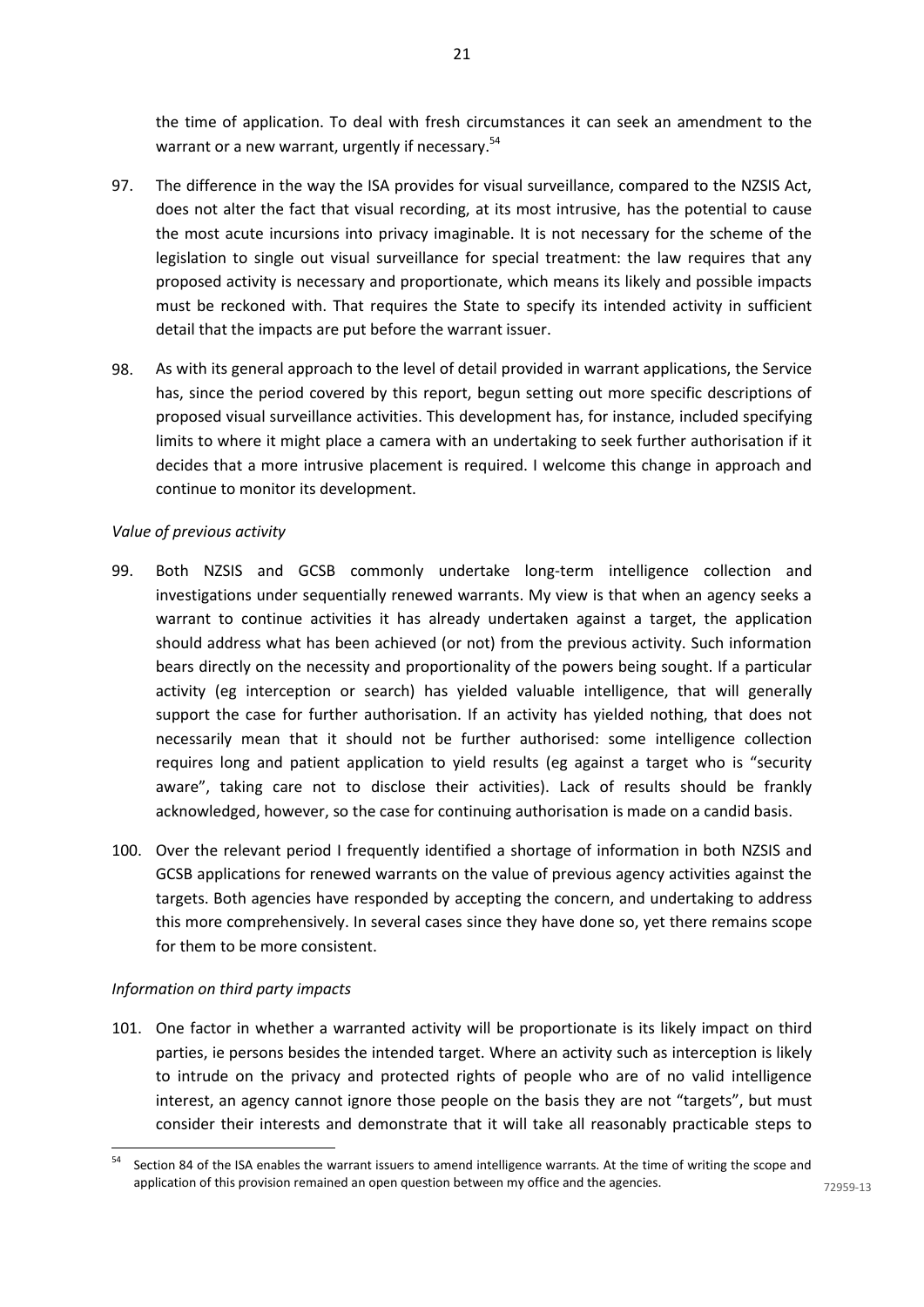minimise such impacts (s  $61(d)$ (ii) of the ISA). To meet that obligation the agency must identify what the likely third party impacts of warranted activity will be.

- 102. I found a number of NZSIS warrant applications lacking in information on likely third party impacts, in circumstances where it could have been provided. A common shortcoming was basic information about the living circumstances of a person whose communications are to be intercepted. Such interception can readily result in the collection of the private communications of others sharing the target's accommodation. The Service has acknowledged it can provide more relevant information and has increasingly done so.
- 103. The issue arises also in relation to GCSB applications, but in a different way. GCSB warrants commonly target the communications of classes of people and where such classes are very broad or not well defined, questions arise about who exactly is likely to be affected and how. This is addressed further below, under "Definition of classes".

## <span id="page-22-0"></span>**Clarity**

## <span id="page-22-1"></span>*Objective and purpose*

- 104. Section 66 requires an intelligence warrant to state "the objective in s 9 to which the warrant relates" and "the purpose for which the warrant is issued".
- 105. The first four intelligence warrants obtained by NZSIS did not have adequate statements of purpose. Each had a combined statement of objective and purpose, pitched at the high level of avoiding harm to national security. These statements were almost identical from one warrant to another.
- 106. The distinction between objective and purpose matters because the statement of purpose significantly defines the scope of the authorisation. The objective does not do that: it only identifies the warrant as falling within a proper field of activity for the agency. A clear statement of purpose is also necessary to anchor a proper assessment of proportionality. The powers sought by the agency must be in proportion to the purpose the agency seeks to achieve. If the purpose is stated only in very broad terms, it provides no meaningful basis for identifying what is proportionate and what is not. The warrant's purpose must refer to the targets and the aim of the investigation the warrant is intended to support. These are the particulars that distinguish the warrant's purpose from its objective – and one warrant from another.
- 107. The NZSIS responded promptly when this issue was raised by providing more specific statements of purpose in the next intelligence warrants it sought. It continued to refine its approach and its warrant applications now generally have clear statements of purpose with adequate detail on the particular operational aim of the warrant.
- 108. Issues with the Bureau's approach to defining the purpose of a warrant have proved more difficult to resolve. In the nine months covered by this report the Bureau's statements of the purposes for which it proposes to carry out activities were consistently focussed on high-level national security themes, closer to "objectives" than specific operational purposes. These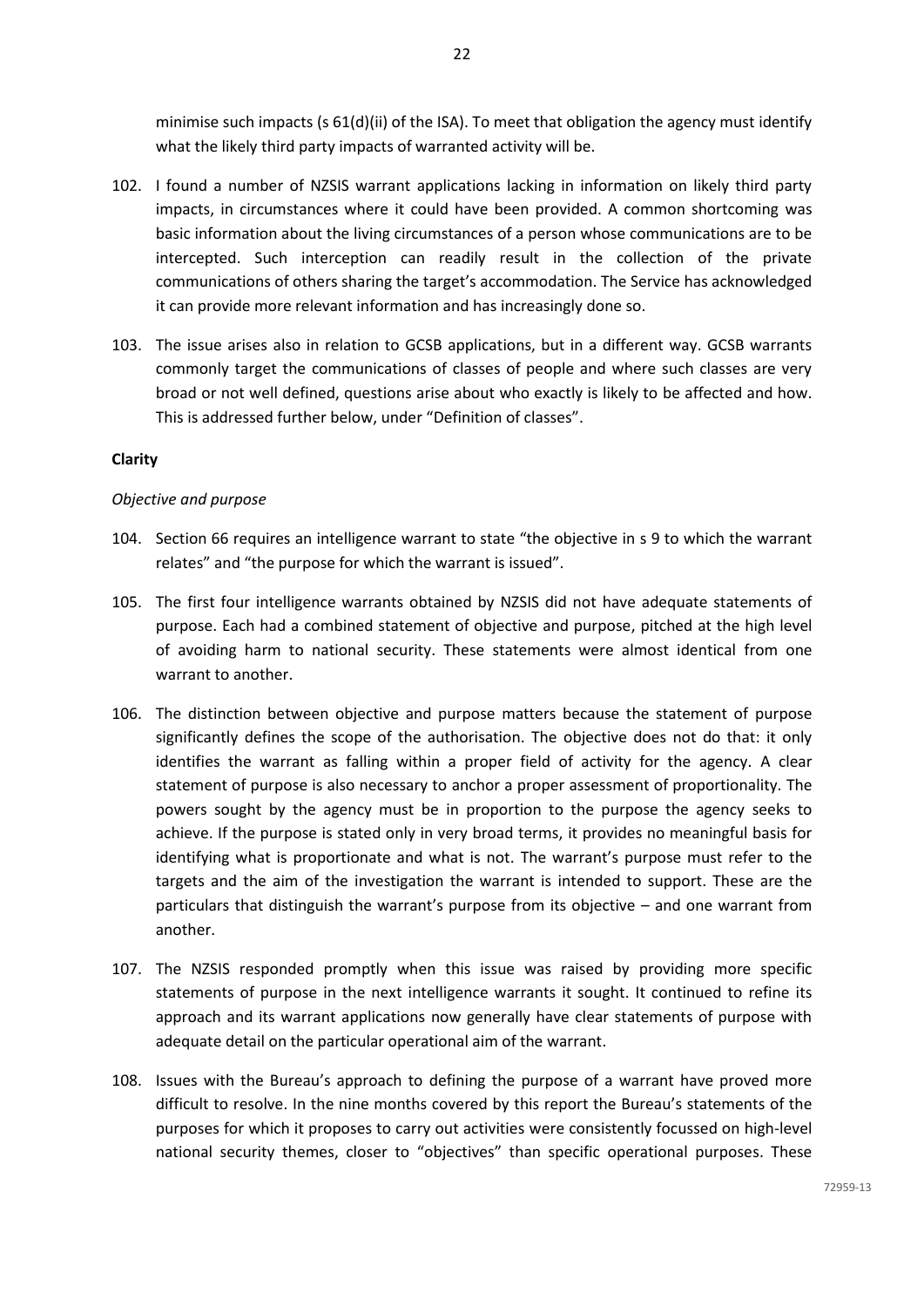issues remain in more recent Bureau warrants. Some of the concerns I have raised and continue to discuss with the GCSB are outlined in the next section on class warrants.

# <span id="page-23-0"></span>*Definition of classes*

- 109. Where a warrant authorises activity against a class of people, our review looks for clarity in the definition of the class. It must be tolerably clear who will fall within the class and who will not. The necessity and proportionality of proposed activities against a class of targets cannot be analysed properly if the definition of the class is abstract and imprecise, or essentially subjective; nor is it possible to articulate or envisage the full range of privacy interests engaged.
- 110. I was concerned at a lack of clarity in the definition of classes in early ISA warrant applications from both the NZSIS and the GCSB.
- 111. An early NZSIS example covered multiple classes of targets, cumulatively targeting such a broad range of (non-New Zealand) people and premises that it was not possible, in my view, for the warrant application to provide an adequate account of the full range of proposed activities the Service would be undertaking. For some classes of targets there was no detail at all on how the NZSIS proposed to collect information on them. There was therefore no basis for assessing the proportionality of activity against those classes, or whether any conditions were necessary to limit the activities or their intrusiveness.
- 112. The NZSIS responded to my comments on this matter by refining the breadth of its class-based warrants. Its most recent warrants targeting classes of people have been more limited in scope and more precisely defined, including information on factors the Service will take into account as indicators of whether or not a potential individual target falls within a targeted class.
- 113. Issues with the definition of target classes in GCSB warrants again proved harder to resolve. In part this is due to the broader intelligence-gathering remit of the Bureau, which results in all its warrants having classes of targets. The Bureau also aims to minimise the number of warrants it operates under, with each covering a broad area of activity. By contrast the Service generally conducts investigations focussed on individuals. Where the NZSIS targets classes they are usually more susceptible to tight, or at least tighter, definition than for the GCSB.
- 114. I was concerned that early class warrants sought by the Bureau used broad and indeterminate language to describe classes, put multiple different groups within one class, and defined classes in terms that inherently required subjective evaluation or imported unclear criteria.
- 115. I advised the Bureau that I thought the breadth, looseness and diversity of its class definitions bordered on a de facto reinstatement of "purpose" warrants, which were removed from the New Zealand Intelligence and Security Bill by the select committee. Purpose warrants would have specified the type of information sought and the purposes for which it was required, but not identified a particular person, or place as the target.<sup>55</sup> The select committee decided that

<sup>55</sup> New Zealand Intelligence and Security Bill 2016 (158-1), cl 64. Provision for purpose warrants was recommended by the independent reviewers: see their report, above n 2, at 106.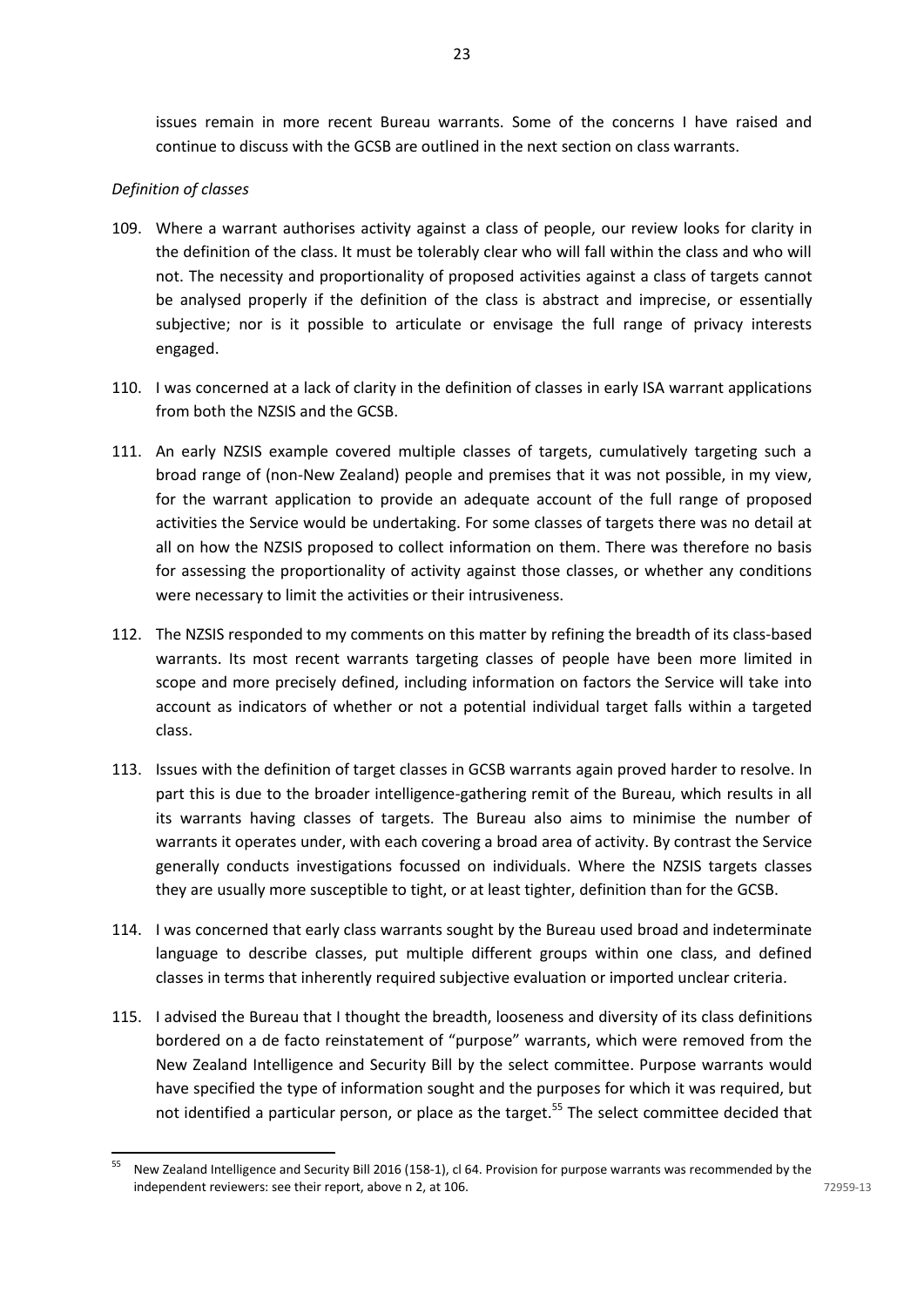the provisions for warrants targeting individuals and classes were adequate to meet the agencies' operational needs, while providing more safeguards, greater legal certainty and more effective oversight.<sup>56</sup> My concern with the GCSB warrants was that if a class of targets was so wide or loose that it was impossible or very hard to tell with any certainty who would and would not fall within it, the purpose of the warrant became the only real control on what activities could be undertaken.

- 116. Further, where GCSB class warrants included multiple groups some more obvious as targets than others  $-1$  found that its applications did not include a focussed necessity and proportionality assessment for each group. This failed to recognise that proportionality varies a good deal depending on the anticipated intelligence value of the particular information sought and the degree of intrusion involved. Justification for the activity needs to be target specific.
- 117. The Bureau did not accept that descriptions of classes in its ISA warrants were indeterminate or uncertain, and did not seek to make any changes to the warrants I raised concerns about, which remained in effect. It did, however, engage with the points of principle raised by class warrants. We agreed that a class could be large without being uncertain; and that a class would not be indeterminate simply because it required some assessment of facts to determine whether an individual fell within it or not. It was common ground that an excessively subjective description of a class would be uncertain and indeterminate; and that a class could not be framed in a way that amounted to a general (or purpose) warrant. It was also agreed that Bureau warrant applications would be improved by providing more information about how GCSB officers would determine whether a particular individual or other potential target fell within a defined class.
- 118. In short it appeared that the Bureau and I did not differ significantly on how classes of targets should be defined, but rather on whether the Bureau's drafting achieved what was required.
- 119. Although not wholly accepting my criticisms of earlier warrants, the Bureau has subsequently avoided a number of the formulations for defining target classes that I had expressed concern about. As a result the target classes in several subsequent warrants have been more appropriate in their breadth and definition. The Bureau has also endeavoured to provide information on how its officers will assess whether a potential target is within a class defined in a warrant. Still, some recent warrants (after the period covered by this report) have raised new questions about the clarity of the definitions used for classes.
- 120. The Bureau's remit to collect intelligence on broadly defined topics, combined with its methods (which cannot always be precisely targeted), lead it to seek warrants against broad and expansively defined classes of people and places. This means that careful scrutiny will likely always be necessary to ensure that GCSB warrants meaningfully define the people and places lawfully subject to Bureau surveillance. I will examine the successors to the particular warrants I reviewed to see how the Bureau has addressed the problems I identified and discussed with them.

<sup>56</sup> New Zealand Intelligence and Security Bill 2016 (158-2) (select committee report) at 6.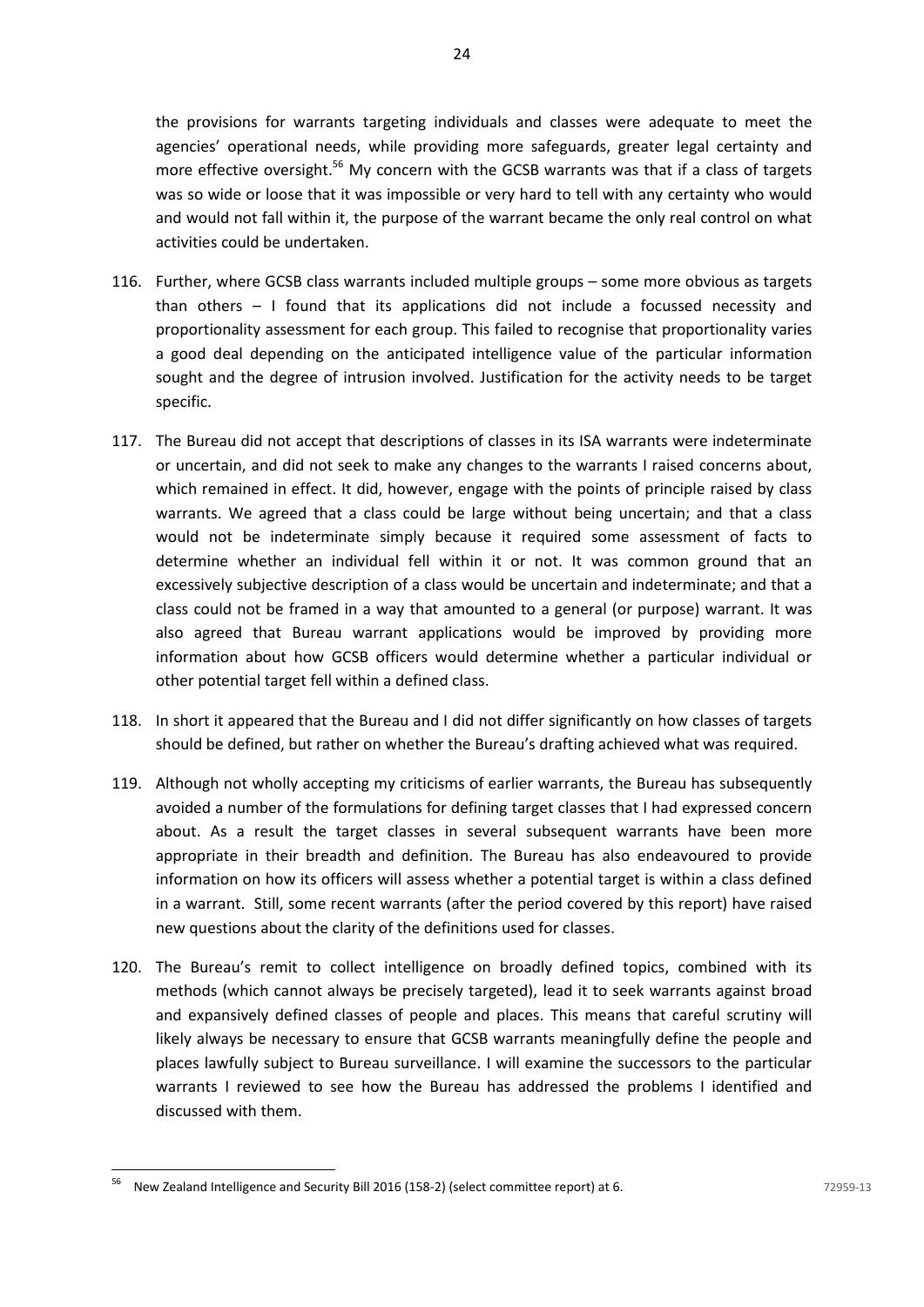- <span id="page-25-0"></span>121. Both agencies make liberal use of defined terms in applications and warrants. This is common in legal drafting, where the exact meaning of words matters.
- 122. Early warrants issued to the Bureau under the ISA used terms on occasion that the agency defined in ways which stretched the words well beyond their ordinary meaning, eg defining "personnel" of an entity to include people unrelated to the entity. Definitions were also often very convoluted and required reference to other defined terms.
- 123. The issue with such drafting is that the reader must persistently set aside the natural meaning of a term and mentally substitute its defined meaning to understand the true scope of the authorisation. The more strained or complex the definition, the greater is the risk that even the careful reader will not absorb the full implications of the warrant for all who might be affected by it.
- 124. The Bureau acknowledged these concerns and its warrants have improved in this regard. As with the definition of classes, however, we recognise there are pressures inherent in the nature of the Bureau's business that push it toward more expansive definitions. As a result, terminology is something we will continue to focus on.

## <span id="page-25-1"></span>*Cross-references between warrants*

- 125. In a few Bureau warrants, targets and proposed activities are defined by cross-reference to other warrants. In the period covered by this report this generally related to Type 1 warrants issued to cover any New Zealanders who, but for the fact of their nationality, would be legitimate targets under warrants issued for the purpose of collecting foreign intelligence.
- 126. I questioned whether this was good practice, on the principle that a warrant should be as clear as possible on its own terms about what was authorised. In other words, it should be selfcontained. I was also concerned at some vagueness in cross-referencing. One warrant authorised any activity authorised by another named warrant "during any period when those activities are authorised by the specified intelligence warrant or by any other intelligence warrant". It also authorised the use of capabilities authorised by a different specified warrant, "or any replacement Type 2 intelligence warrant in force". I do not accept that in law a warrant can authorise activity which is dependent on a future authorisation.
- 127. The Bureau has not accepted the concerns I have raised about the way it cross-references warrants, and I maintain serious reservations about it. My experience on review has been that this practice causes difficulty in identifying exactly what is authorised; it hampers rather than facilitates oversight; and it creates the potential for uncertainty about the scope of a warrant when a cross-referenced warrant is replaced by one that differs in its terms. These problems are even greater if the cross-reference is to a warrant that at the time of my review has not even been issued.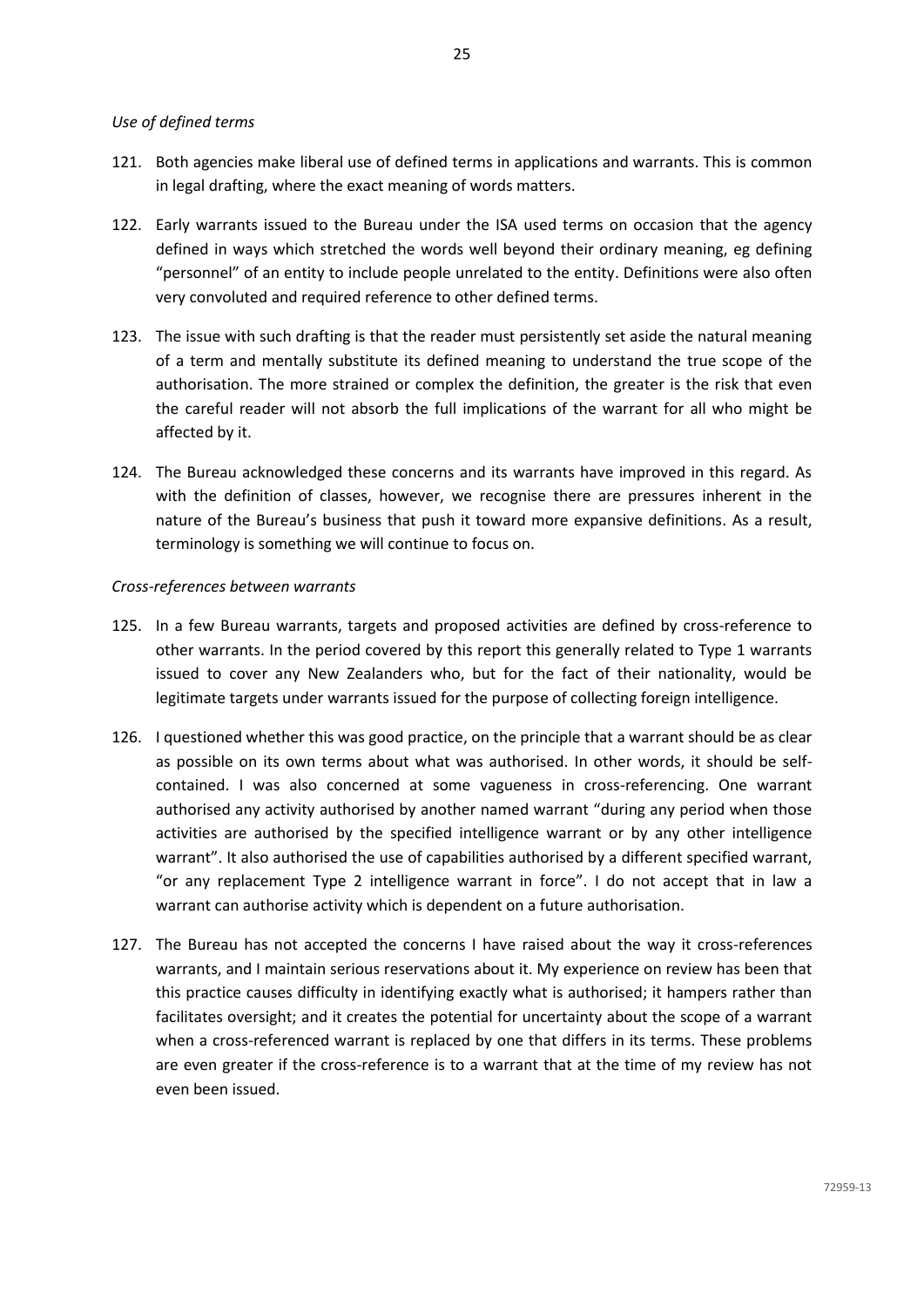#### <span id="page-26-0"></span>**Analysis**

#### <span id="page-26-1"></span>*Necessity and proportionality*

- 128. Necessity and proportionality are critical evaluative criteria for the issue of an intelligence warrant (see paragraph [38 above\)](#page-10-1).
- 129. In early ISA warrant applications from NZSIS I noted a tendency to address the necessity and proportionality of proposed activities at a high level, rather than offering careful justification of the particular activities proposed, with reference to the anticipated impacts on the proposed target and any third parties likely to be affected. This generality followed from the lack of detail on proposed activities, as noted earlier.
- 130. Rather than arguing persuasively for the necessity of proposed activities, I found that NZSIS often appeared to seek powers on the basis that in some operational context in the period covered by the warrant (usually 12 months) they might prove to be useful. The applications then addressed the proportionality of proposed activities in aggregate, so that differences in the potential impacts of different activities were not analysed. There was more of a focus on potential adverse impacts on foreign relations and the agencies (if covert activities were discovered or disclosed) than on privacy and other rights. The analysis of whether less intrusive means were available focused only on whether there were alternative means for collecting the information to those activities proposed under the warrant (which there generally are not), rather than on whether the proposed activities could themselves be scaled in their intrusiveness. On balance, I considered that applications tended to assert rather than assess and make the case for why an activity was proportionate.
- 131. The Service agreed to include some more information in its warrant applications relevant to the assessment of proportionality, including on the known personal circumstances of target(s) and any resulting foreseeable impacts on third parties. It suggested, however, that I was proposing a level of granularity in the assessment of proportionality that the ISA did not require. The impacts of proposed activity on the target and third parties were, in the Service's view, generally evident from the broad descriptions of activity (eg interception of personal communications) its applications provided. More specific considerations of proportionality could then later be undertaken by NZSIS in the course of planning and executing operations under a warrant.
- 132. This response did not allay my concern that the Service's applications were not providing the level of analysis the law required. The underlying risk is that of unlawful sub-delegation, to the Service, of assessments that belong with the warrant issuer, as noted in the earlier discussion of warrants for visual surveillance.
- 133. I also queried the analysis of necessity and proportionality in a number of GCSB warrant applications. The issue was less acute than with NZSIS applications, as there was not such a consistent shortage of detail on proposed activities. In the Bureau's applications, my concerns generally arose from the breadth of target classes affected by the proposed activities and the very broad purpose statements. These tended to leave unanswered questions about the necessity and proportionality of particular activities in relation to particular groups or sub-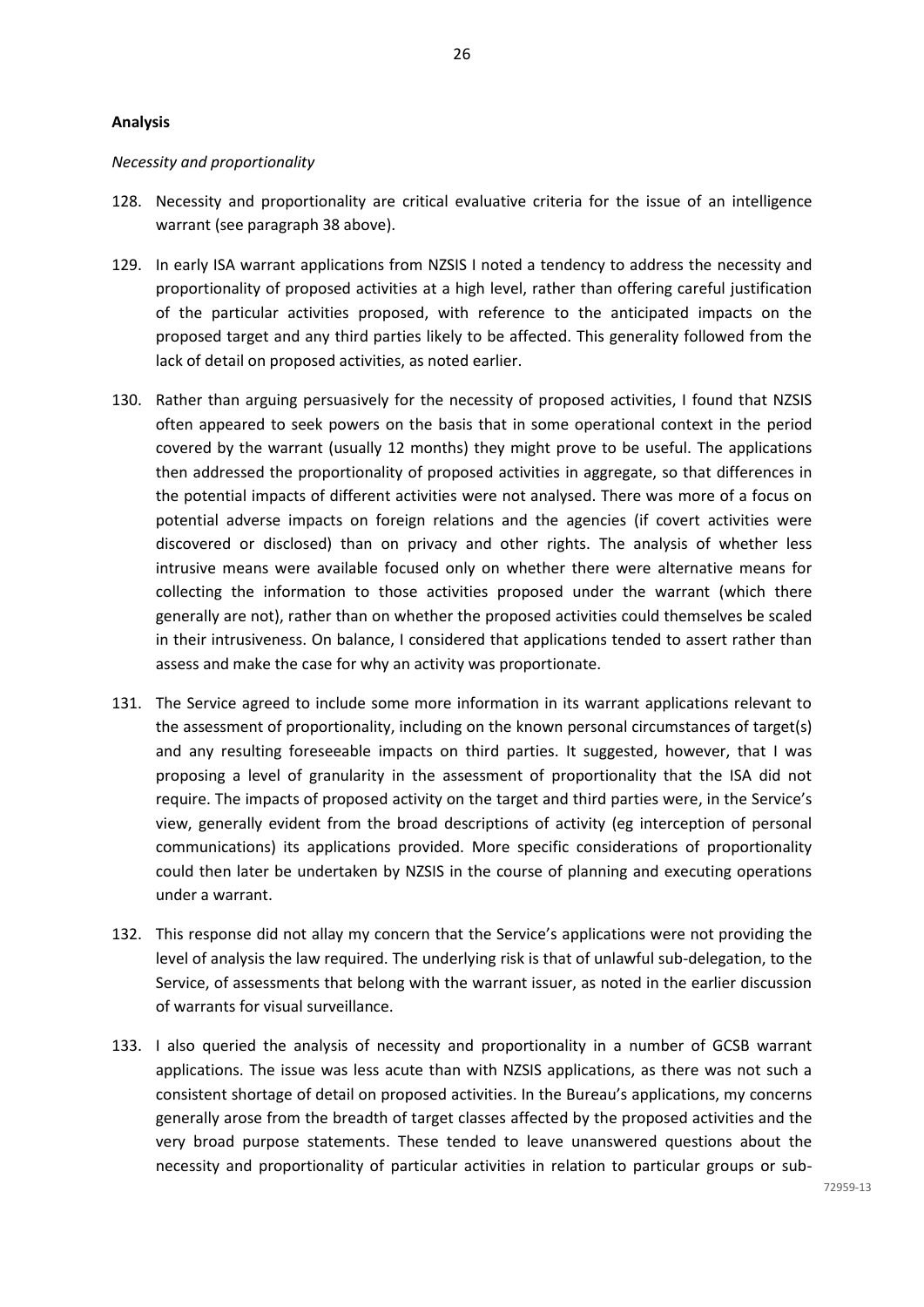groups of targets. In some cases questions also arose from a deficit of information on the effectiveness or otherwise of activities under previous authorisations, where the Bureau was seeking renewed authority to continue them.

- 134. The Bureau undertook to make some changes to its proportionality and necessity analysis, including refining target classes to facilitate assessment of the impacts of activities, and providing more information about the results of past activities. An important statutory interpretation question also arose as to whether the ISA required the necessity and proportionality of *each* proposed activity to be assessed, if the justification for the operation as a whole applied across all of them. I saw this as a similar proposition to the NZSIS approach that necessity and proportionality can be assessed "in the round".
- 135. Subsequent to the period covered by this report NZSIS has changed its warrant applications to provide more detail of proposed activities to support the required analysis of necessity and proportionality. Both agencies and I are now agreed that the necessity and proportionality of each activity the agencies seek authorisation for has to be made out, rather than justifying the scope of the warrant as a whole.

## <span id="page-27-0"></span>*When is a Type 1 warrant required?*

- 136. A fundamental issue arising from my review of Bureau warrants under the ISA is the question of when the agency should seek a Type 1 warrant. That is, when is its proposed activity "for the purpose of collecting information about, or to do any other thing directly in relation to" a New Zealander or a class of persons including a New Zealander? This is the test in s 53 of the ISA for when a Type 1 warrant is required (see paragrap[h 29 above\)](#page-8-2).
- 137. The question arises particularly for the Bureau because of the nature of much of the intelligence activity it undertakes. As described in my public report regarding alleged GCSB intelligence activity in relation to the South Pacific, the Bureau uses signals intelligence collection methods that can result in the acquisition of irrelevant communications alongside those sought.<sup>57</sup> In many circumstances at least some of those unsought communications will be those of New Zealanders.
- 138. If the GCSB sets out to collect the communications of foreign persons, but knows that its method will likely also result in the collection of New Zealanders' communications, does its purpose include doing any other thing directly in relation to any New Zealander?
- 139. The Bureau's approach to the nationality issue is that it does not. On its approach and policies what is important is the Bureau's own purpose in what it seeks to collect. If the GCSB is not purposively collecting any New Zealand communications because its aim is to collect only foreign communications, s 53 does not apply. The Bureau's reasoning has been carefully thought through and articulated and, I accept, is genuinely held.
- 140. The issue is not straightforward, and the practical ramifications of both interpretations will require further thought from my office and the agencies. But in the meantime I have reached

<sup>57</sup> <sup>57</sup> "Complaints arising from reports of Government Communications Security Bureau intelligence activity in relation to the South Pacific, 2009-2015: Public Report" (4 July 2018).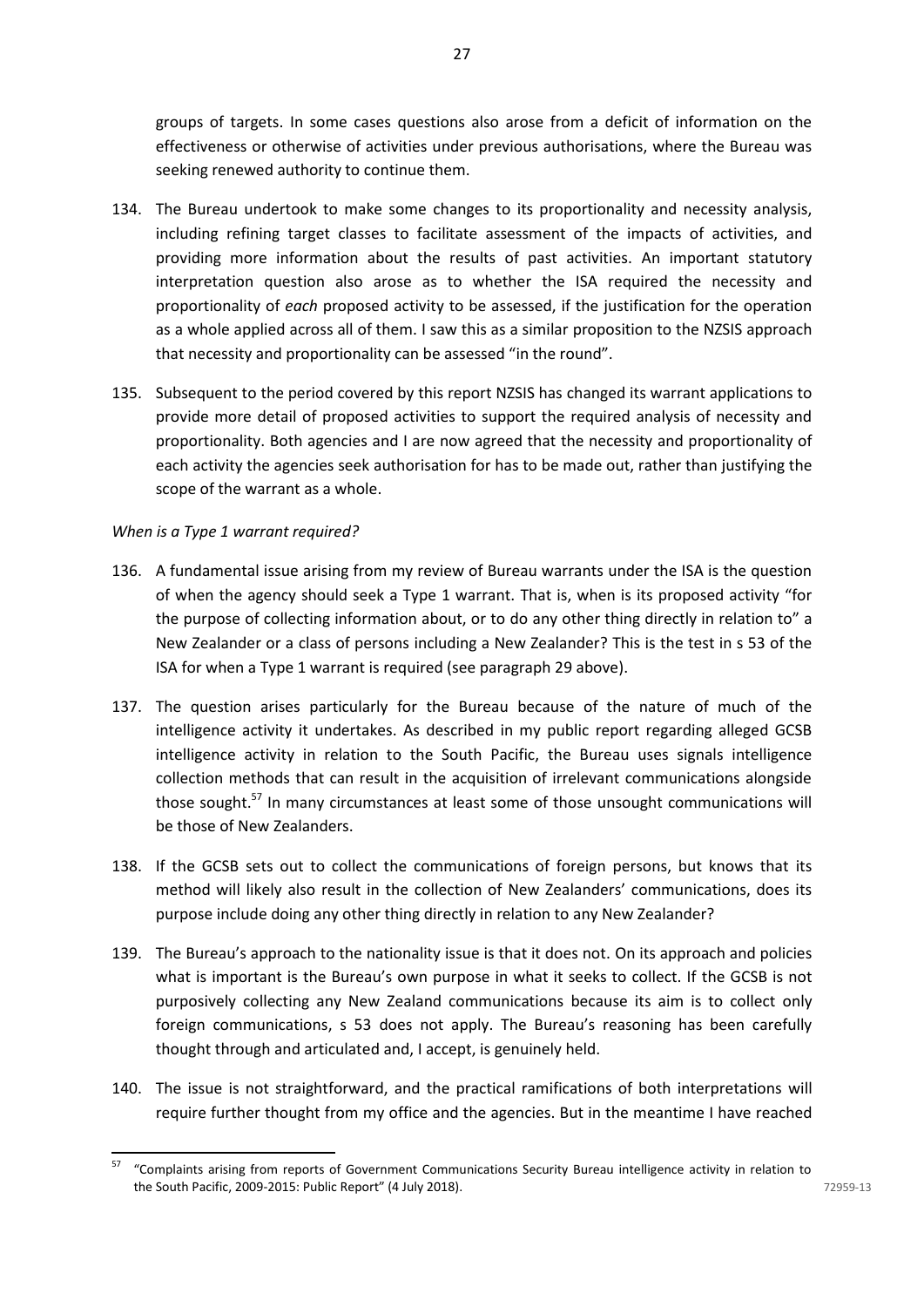the opposite view: whether an activity has a purpose of doing any other thing "directly in relation to" a New Zealander is not solely a question of the Bureau's subjective intent, but imports an objective test of the known and likely effects of purposefully carrying out the activity. In plain terms I think that if the Bureau knows it is likely to get New Zealanders' communications along with the foreign communications it wants, and deliberately goes ahead on that basis, it is intentionally doing a "thing" directly in relation to New Zealanders. I consider a rights and impact-based analysis is appropriate.

- 141. The Bureau's approach creates a gap, in my opinion, in the legal authorisation of its activities. My concern is with untargeted communications that the Bureau reasonably anticipates will be intercepted alongside those it specifically aims to collect. This "incidental" collection of the communications of people about whom there are no national security concerns is on occasion unauthorised in warrants we have reviewed, and is not squarely addressed in the proportionality analysis. As a result, non-targets under such warrants are less protected than targets, in that the human rights of targets are expressly taken into account as part of the authorisation process, but the rights of those affected by incidental collection are not. This could include any New Zealanders whose private communications are likely to be incidentally collected under a Type 2 warrant. It makes no sense for the legal protection that comes from authorising interception to apply only when New Zealanders are targets, while New Zealanders of no security concern may have their communications intercepted without such protection. There is protection *after* interception in the provisions requiring destruction of unauthorised information (s 102 ISA) and destruction of irrelevant information (s 103). My concern, however, is with the legality of the initial privacy interference that occurs at the point of interception, in circumstances where that is, from the outset, a known likely or anticipated consequence of the agency's activity.
- 142. At the time of writing this question remained unresolved as between us. If I am right, a number of the Bureau's Type 2 warrants should be Type 1, with the practical consequence that their replacements would require the approval of the Minister and a Commissioner of Intelligence Warrants rather than the Minister alone. This seems appropriate – the "triplelock" mechanism was expressly designed to give additional protection to the interests of New Zealanders affected by agency activities.

## <span id="page-28-0"></span>*When can a person be targeted as a member of a class?*

- 143. When a warrant authorises activity against a class of persons, a subsequent judgement must be made about whether any given individual falls within the class and so can be a target of the activity. This raises the question of how the agency holding the warrant will make that judgement – eg what factors it will regard as confirming or negating membership of the class (see the earlier discussion of "Definition of classes"). It also raises the question of what level of certainty about membership of the class is required before the agency can proceed to act against a person.
- 144. Bureau policy is that where a warrant authorises activity against a class of people, entities, places, communications or things, the Bureau must have at least reasonable grounds to suspect that its proposed activities fall within the scope of the warrant. GCSB warrant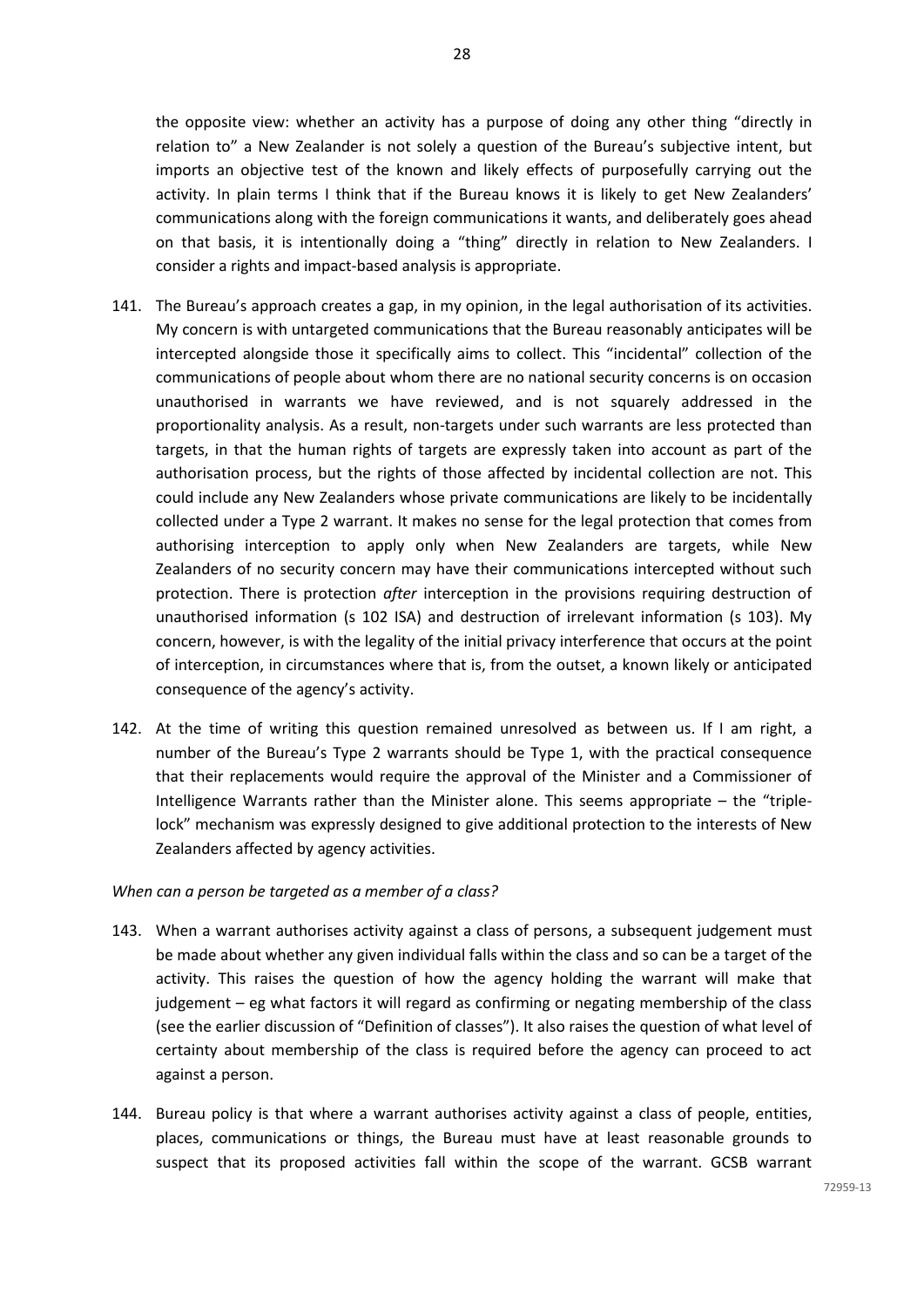applications routinely refer to this policy standard as an "arrangement in place" to minimise the impact of the proposed activity on any members of the public (referring to s 61(d)(ii) of the ISA).

- 145. This threshold is wrong in my view. I do not see how it can be sufficient for the Bureau to act on the basis that it "reasonably suspects" that it will be proceeding legally, ie within the lawful scope of a warrant. I consider the agency needs a "reasonable belief" that any action it takes is duly authorised. In law, a reasonable belief is a distinctly higher standard than a reasonable suspicion.
- 146. A warrant itself can, in my opinion, if it is necessary in the particular case, define a targetable class with reference to a standard of reasonable suspicion: eg "persons reasonably suspected of x". As with any other class definition, the application should set out the kind of information that will go towards establishing (or negating) reasonable suspicion. But if the agency can persuade the warrant issuer that reasonable suspicion is an appropriate standard, I do not think anything precludes the Minister (or Minister and Commissioner) issuing a warrant on such terms. The issue is the level of certainty the agency must subsequently have when carrying out its operational activities that it is acting within the bounds of what has been approved.
- 147. Some Bureau warrants compound the problem by including a reasonable suspicion threshold in the definitions of classes of targets, while maintaining the underlying policy. Logically this might imply that the Bureau can act under the warrant if it has a reasonable suspicion that it has a reasonable suspicion.
- 148. During the period of the review the Bureau maintained that its policy was appropriate, but has more recently indicated it will reconsider my concerns.

# <span id="page-29-0"></span>**CONCLUSIONS**

- 149. The ISA was intended to update and improve the statutory regime for authorisation of otherwise unlawful activities by the NZSIS and GCSB. In particular it was intended to provide a unified, comprehensive authorisation regime that would deliver greater assurance for the public that "the agencies' activities are reasonable and involve no greater intrusion on individuals' privacy than is necessary and proportionate in the circumstances".<sup>58</sup> It was to strengthen oversight, applying a "triple lock" to warrants against New Zealanders: authorisation by both the Minister and a judicial commissioner, then substantive review by the Inspector-General.
- 150. Any major statutory reform is followed by a period of adjustment for the government agencies obliged to interpret and apply the law. Frequently there are teething troubles as unanticipated consequences and questions of interpretation arise when the new law is put to the test of everyday application. Some of the issues arising with warrants issued in the first nine months of the ISA are, however, more than minor or routine interpretation matters. In my view many of them engage the principle of legality which, at its most simple, provides that

The Independent Review, above n 2 at 95.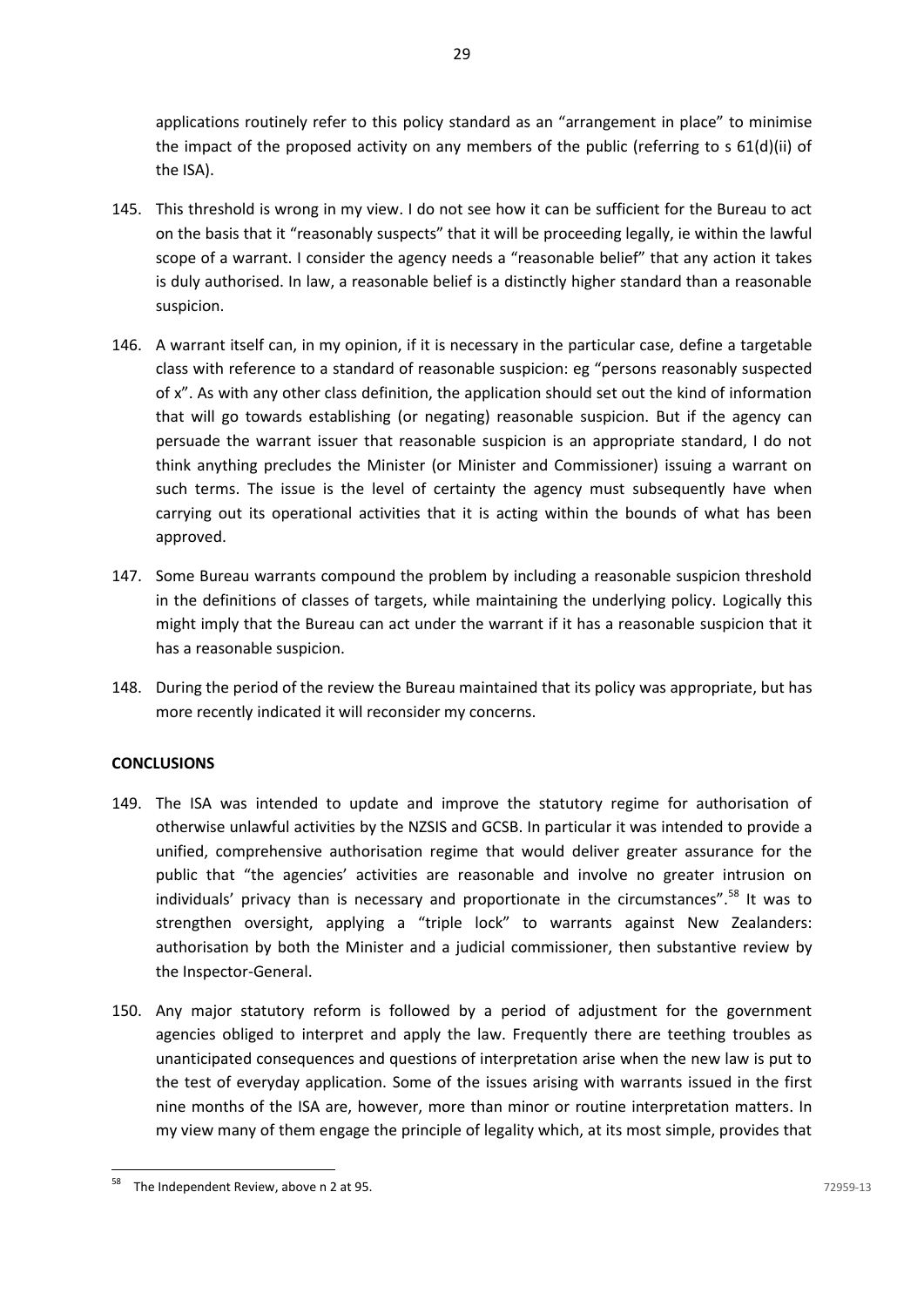the Government can encroach on fundamental rights only if it has clear statutory authority to do so. If the language is not clear, that tells against a permissive interpretation.

- 151. NZSIS' approach to drafting warrant applications during the period was one of gradual adjustment to the demands of the ISA. The new Act specifically demanded detail on proposed activities under a warrant. The Service preferred to give "boilerplate" explanations that varied little from one application to another. Some of the positions advanced by the Service were in my view on their face untenable, given the clear legal language on those matters and the express statements of policy intent behind the ISA. Over the period of the review the NZSIS slowly made changes; on some issues with a degree of reluctance.
- 152. That said, since the timeframe covered by this report the Service has markedly shifted its approach to warrant applications. These changes go a long way toward meeting the concerns I have raised. Despite our different view on a number of underlying key legal requirements, the Service did its best to isolate those issues so that it could otherwise engage promptly and responsively with me and my team in our meetings to discuss individual warrants.
- 153. The most recent Service applications for warrants (after the period covered by this report) provide a more appropriate level of detail on proposed activities. The applications paint a clear picture of the way in which the NZSIS anticipates interfering with privacy rights in pursuit of information. This description provides a benchmark for my oversight of what occurs under the warrant. There remains scope for the Service to improve the rigour of its analysis of the necessity and proportionality of the powers it seeks. Only very recently has it begun to depart from routinely seeking powers calibrated at maximum scope for all targets, without taking due account of their actual level of threat or priority, or the likely use and productivity of the methods authorised. I look forward to seeing ongoing improvements as we continue our reviews and meetings.
- 154. The issues with authorising Bureau activities under the ISA are of a different and more challenging order. My concerns with the breadth and complexity of many of its authorisations did not decrease over the period covered by this report. They apply also to more recent authorisations.
- 155. While I have had cause to question the Bureau's approach to warranting in several key respects, such as the definition of classes and the judgement as to when a Type 1 warrant is required, I recognise that the interpretation and application of the ISA poses some particular difficulties for the Bureau given the nature of its operations. Overall, the changes made by the Bureau in response to concerns raised by me to date have been reasonably minor. Again, partly but not solely because of the technical complexity of its operations, the GCSB is also generally slow to respond substantively to my office's questions on particular warrants, which in turn makes it more difficult for us to complete our reviews and finalise any recommendations. The Bureau still, at the time of writing, needs to confirm its institutional position on a number of the questions of legal interpretation I have raised.
- 156. In consequence, some of the important issues identified with the Bureau's approach to warrants under the ISA remain unresolved. The certainty and clarity of the agencies' powers which the new Act sought to achieve has not yet been fully realised. I accept that a number of